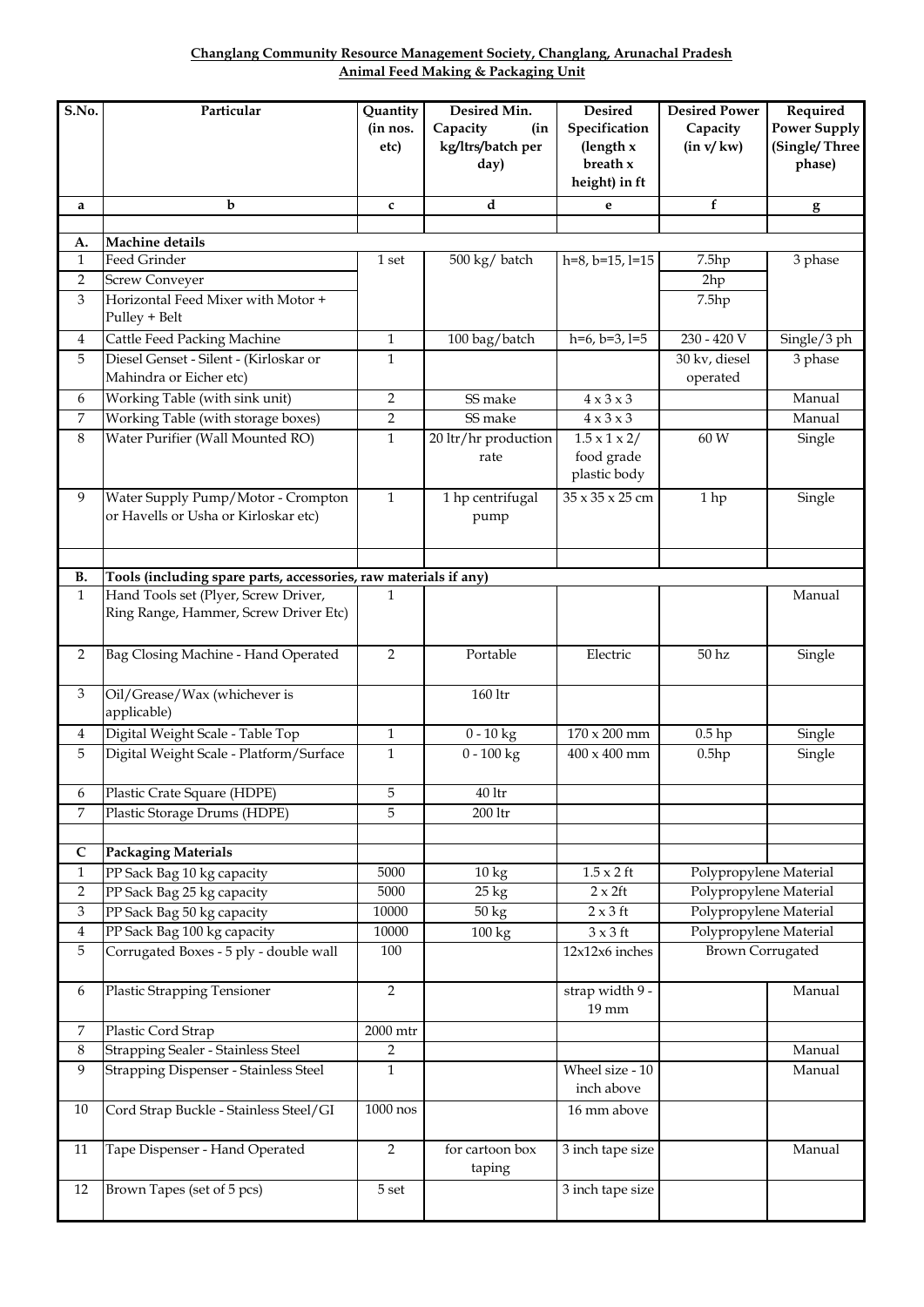| <b>Changlang Community Resource Management Society, Changlang, Arunachal Pradesh</b> |                                                    |  |  |
|--------------------------------------------------------------------------------------|----------------------------------------------------|--|--|
|                                                                                      | Weaving & Tailoring Training-cum-Production Centre |  |  |

| S.No.              | Particular                                                                                                                                                                                                                                                                                            | Quantity<br>(in nos. etc) | Desired Min.<br>Capacity<br>(in kg/ltrs/batch<br>per day) | Desired<br>Specification<br>(length x<br>breath x<br>height) in ft | <b>Desired</b><br>Power<br>Capacity<br>(in v/kw) | Required<br>Power<br>Supply<br>(Single/<br><b>Three</b><br>phase) |  |  |  |
|--------------------|-------------------------------------------------------------------------------------------------------------------------------------------------------------------------------------------------------------------------------------------------------------------------------------------------------|---------------------------|-----------------------------------------------------------|--------------------------------------------------------------------|--------------------------------------------------|-------------------------------------------------------------------|--|--|--|
| a                  | b                                                                                                                                                                                                                                                                                                     | c                         | d                                                         | e                                                                  | f                                                | g                                                                 |  |  |  |
|                    |                                                                                                                                                                                                                                                                                                       |                           |                                                           |                                                                    |                                                  |                                                                   |  |  |  |
| A.<br>$\mathbf{1}$ | Machine details<br><b>Power Loom</b>                                                                                                                                                                                                                                                                  | 2                         | 1000 set/month                                            | 54 inch                                                            | 5 kw, 400                                        | single/3                                                          |  |  |  |
|                    |                                                                                                                                                                                                                                                                                                       |                           |                                                           |                                                                    | V, 50 Hz                                         | phase                                                             |  |  |  |
| $\overline{2}$     | <b>Fly Shuttle Frame Loom</b>                                                                                                                                                                                                                                                                         | 3                         | 52 inch                                                   |                                                                    |                                                  |                                                                   |  |  |  |
| 2.a                | 52" R.S. Fly Shuttle Frame Loom with 6 post, Complete with weavers set, heald frame, treadle - 2 nos., pulley bar, pulley (4<br>nos.), beams, front & back rest, 1.5' of 10 mm & 8 mm rods of tightening/fixing of tradle & beams during waeving. The<br>looms should be of following specifications. |                           |                                                           |                                                                    |                                                  |                                                                   |  |  |  |
| 2.b                | Front Post - 4" x 4" x 6.5' of seasoned Sal Wood, Middle Post - 3" x 4" x 6.5' of seasoned Sal Wood, Back Post - 4" x 4" x 3" of<br>seasoned Sal Wood, Weavers Seat - 1.5" x 8" of seaasoned Sal Wood                                                                                                 |                           |                                                           |                                                                    |                                                  |                                                                   |  |  |  |
| 2.c                | Treadle - 1" x 1.5" of seasoned Sal Wood, Suitable for 52" R.S. Loom, Side Bars of Standard Size of Seasoned Sal/ Bonsoom<br>Wood                                                                                                                                                                     |                           |                                                           |                                                                    |                                                  |                                                                   |  |  |  |
| 2.d                | Beams - Round cloth beam of 8.5" & hexagonal warp beam of 11.5" in circumference of seasoned Sal/Bonsoom wood                                                                                                                                                                                         |                           |                                                           |                                                                    |                                                  |                                                                   |  |  |  |
| 2.e                | 1 complete set of sley with all allied accessories suitable for 52" RS Fly Shuttle Frame Loom, made of Bonsoom wood only.<br>Shuttle gurd should be screwed so that it can be opened to change the picker whenever needed.                                                                            |                           |                                                           |                                                                    |                                                  |                                                                   |  |  |  |
| 2.f                | 1 no. of Reed (52" x 52")                                                                                                                                                                                                                                                                             |                           |                                                           |                                                                    |                                                  |                                                                   |  |  |  |
| 2.g.               | 1 no. of Handloom Shuttle of 12.5" in length suitable for weaving silk & cotton                                                                                                                                                                                                                       |                           |                                                           |                                                                    |                                                  |                                                                   |  |  |  |
| 2.h                | 1 set of country heald (set of 2160 healds or 21 pone) made of 2.0 number nylon thread                                                                                                                                                                                                                |                           |                                                           |                                                                    |                                                  |                                                                   |  |  |  |
| 2.i                | 1 no. of Coats Gun (Cotton Threads reel of 800 mtrs), 1 kg of cotton rope (fine quality), 1 no. of drawing hook (brass)                                                                                                                                                                               |                           |                                                           |                                                                    |                                                  |                                                                   |  |  |  |
| $2 \cdot j$        | 1 no. of drawing hook (iron), 12 no. of plastic pirn of 4" - 4.5" of length, 12 no. of Bobbin 6" x flange 1.5" in diameter                                                                                                                                                                            |                           |                                                           |                                                                    |                                                  |                                                                   |  |  |  |
| 2.k                | 2 sets of 52" aluminum lease rod (set of 4 pcs), 1 no. of design shuttle (made of teteli wood), 1 no. of cycle wheel charkha                                                                                                                                                                          |                           |                                                           |                                                                    |                                                  |                                                                   |  |  |  |
| 2.1                | 1 no. of cherki made of bamboo, 1 set of wooden temple for 52" R.S. Loom, 1 set of plastic pulley (set of 12 pcs)                                                                                                                                                                                     |                           |                                                           |                                                                    |                                                  |                                                                   |  |  |  |
| 2.m                | 1 no. of reed brush (glass fibre), loom should be fitted with nut & bolt                                                                                                                                                                                                                              |                           |                                                           |                                                                    |                                                  |                                                                   |  |  |  |
| 3                  | Jacquard Machine                                                                                                                                                                                                                                                                                      | 3                         | 120 hook                                                  |                                                                    |                                                  |                                                                   |  |  |  |
| 3.a                | Complete set of 120 hook Jacquard Machine (wooden frame with ball bearing) including installation of 52" R.S Loom                                                                                                                                                                                     |                           |                                                           |                                                                    |                                                  |                                                                   |  |  |  |
| 3.b.               | 1 set of country heald (set of 2480 healds or 31 pone) made of 1.5 number nylon thread                                                                                                                                                                                                                |                           |                                                           |                                                                    |                                                  |                                                                   |  |  |  |
| 3.c                | 1 set of country heald (set of 2160 healds or 21 pone) made of 2.0 number nylon thread                                                                                                                                                                                                                |                           |                                                           |                                                                    |                                                  |                                                                   |  |  |  |
| 3.d                | 1 kg of nylon thread (no. 6), 0.5 kg of nylon thread (no. 4), 0.5 kg of nylon thread (no. 3)                                                                                                                                                                                                          |                           |                                                           |                                                                    |                                                  |                                                                   |  |  |  |
| 3.e                | 8 no. of Coats Gun (Cotton Threads reel of 800 mtrs), 1 kg of cotton rope (fine quality), 1 no. of drawing hook (brass)                                                                                                                                                                               |                           |                                                           |                                                                    |                                                  |                                                                   |  |  |  |
| 3.f                | 1 no. of drawing hook (iron), 1 no. of Jacquard mounting frame made of bonsoom wood for R.S. Loom                                                                                                                                                                                                     |                           |                                                           |                                                                    |                                                  |                                                                   |  |  |  |
| 3.g                | 1 set of 52" long lease rod (aluminium) (set of 4 pcs), 1 set of extra treadle (set of 2 pcs) made of bonsoom wood for lifting 120<br>hook Jacquard Machine                                                                                                                                           |                           |                                                           |                                                                    |                                                  |                                                                   |  |  |  |
| 3.h                | 1 no. of comber board made of of iron with comber board frame for 52" R.S. Loom, frame should be made of Gamari/<br>Bonsoom wood                                                                                                                                                                      |                           |                                                           |                                                                    |                                                  |                                                                   |  |  |  |
| 3.i                | 1 no. of design shuttle made of animal horn, 2 no. of design shuttle (made of teteli wood), 1 no. of cherki made of bamboo                                                                                                                                                                            |                           |                                                           |                                                                    |                                                  |                                                                   |  |  |  |
| $3-j$              | 1 no. of natai for silk reeling (made of bamboo with smooth finish), 1 no. of nata stand/ bahani, 1 no. of wooden cherki stand                                                                                                                                                                        |                           |                                                           |                                                                    |                                                  |                                                                   |  |  |  |
| 3.k                | 1 set fof heald strap made of seasoned Gamari Wood of size 1.0" x 0.5" x 52" (set of 4 pcs)                                                                                                                                                                                                           |                           |                                                           |                                                                    |                                                  |                                                                   |  |  |  |
| 3.1                | 1 kg jacquard card lacing cord, 1000 no. Design cord for 120 hook capacity, 1 no. of draw boy frame for 52" R.S. Loom                                                                                                                                                                                 |                           |                                                           |                                                                    |                                                  |                                                                   |  |  |  |
| 3.m                | 1 no. of wooden (sal wood) shedding roller (6" circumference x 3.5" length), 500 no. of lingoes (10 gm/pc)                                                                                                                                                                                            |                           |                                                           |                                                                    |                                                  |                                                                   |  |  |  |
| 3.n                | 1000 no. of mall eyes (1000 nos/pkt) made of brass, 1 set of plastic pulley (set of 12 pcs), 1 no. of reed brush (glass fibre)                                                                                                                                                                        |                           |                                                           |                                                                    |                                                  |                                                                   |  |  |  |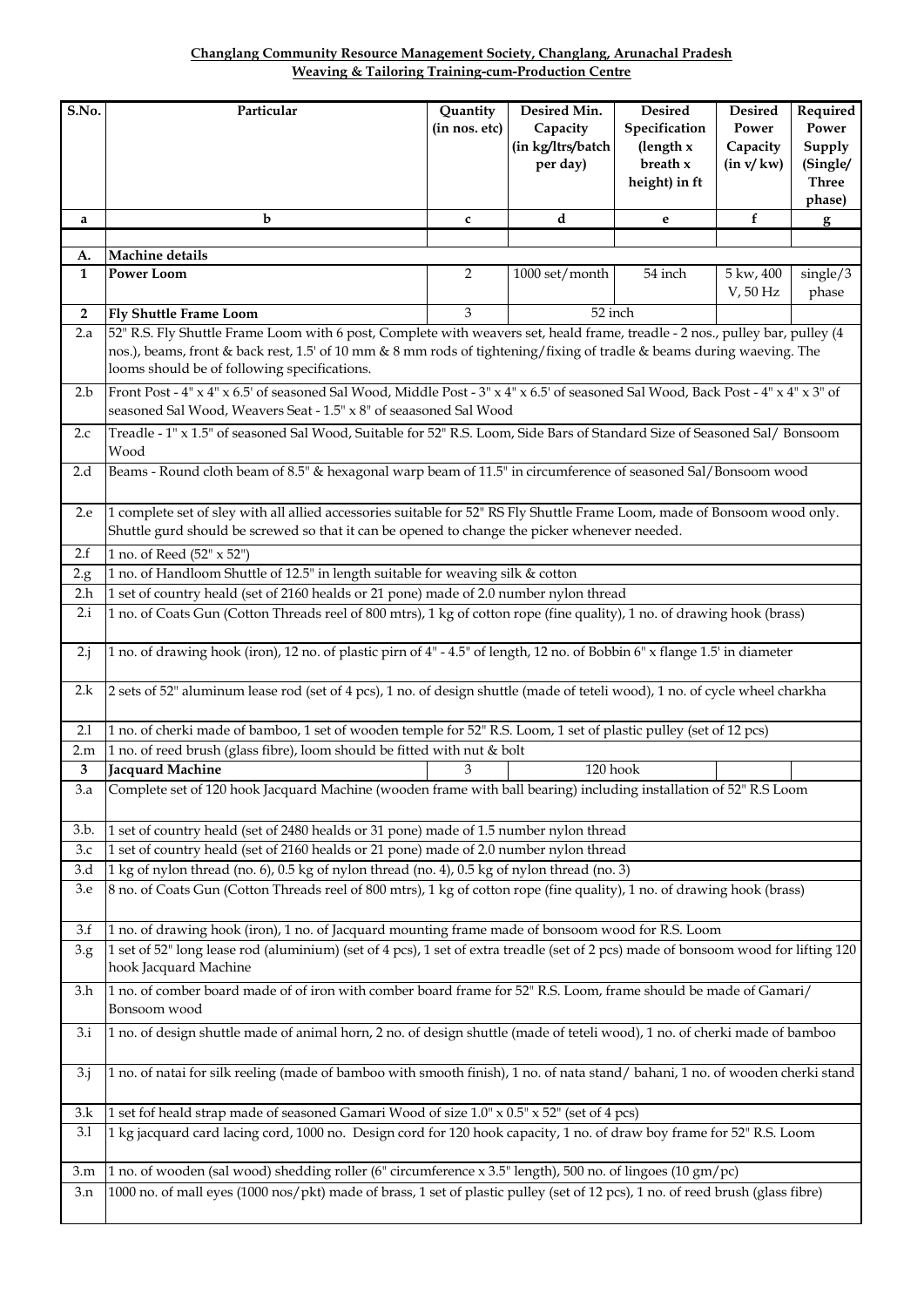| 3.0              | 1 no. of jala frame with scale made of bonsoom wood, 1 set of nangal (set of 2 pcs) made of bonsoom/ segun wood                                                                                                                                                                                                                                                                           |                |                                           |                                                                                    |                                              |                  |  |
|------------------|-------------------------------------------------------------------------------------------------------------------------------------------------------------------------------------------------------------------------------------------------------------------------------------------------------------------------------------------------------------------------------------------|----------------|-------------------------------------------|------------------------------------------------------------------------------------|----------------------------------------------|------------------|--|
| $\boldsymbol{4}$ | Handloom Warping Drum & accessories                                                                                                                                                                                                                                                                                                                                                       | $\overline{2}$ |                                           | 2.5 mtr horizontal cylindrical shape                                               |                                              |                  |  |
| 5                | Sewing Machine (Straight Stitching) with Stand &<br>Table + Machine Motor & Foot Controller -<br>Singer/Usha                                                                                                                                                                                                                                                                              | $\overline{2}$ | <b>Body Shape</b><br>Square/Round         | Thread Motion<br>Cam                                                               | Needle Bar Thread -                          | Curved Type      |  |
|                  | Auto tripping, spring loaded bobbin winder for uniform bobbin winding and perfect stitch formation, a lever type stitch<br>regulator for easy forward and reverse stitch control, and a slide plate for easy insertion of the bobbin.                                                                                                                                                     |                |                                           |                                                                                    |                                              |                  |  |
| 6                | Sewing Machine (Embroidery) - Singer/Usha                                                                                                                                                                                                                                                                                                                                                 | $\mathbf{1}$   | min. 800 stitches<br>per min              | min. 50 stitch<br>functions                                                        | Box Dimension - 400 x<br>$170 \times 300$ mm |                  |  |
|                  | Sewing machine inbuilted with a presser foot adjusting dial for perfect stitch on any fabric, a one-step button hole capability,<br>automatic needle threading, twin needle facility for enhanced designing options, and minimum 20 built in stitch options<br>inluding stretch stitching, button fixing, rolled hemming, blind stitch hemming, zip fixing are available on this machine. |                |                                           |                                                                                    |                                              |                  |  |
| 7                | Sewing Machine (Leather Stitching) - Singer/Usha                                                                                                                                                                                                                                                                                                                                          | $\mathbf{1}$   | <b>Body Shape</b><br>Square/Round         | stitch length<br>min 6 inches                                                      |                                              |                  |  |
|                  | Sewing machine ideal for stitching medium and thick fabrics like rexine, canvas, denim, or leatherite. Noiseless stitching,<br>and works at a speed up to min 800 spm (stitches per minute). Five vital components - connecting rod, main shaft, lower<br>eccentric, feed fork, and link - are made of tempered metal for better durability.                                              |                |                                           |                                                                                    |                                              |                  |  |
| 8                | Sewing Machine (Interlock Stitching) - Singer/Usha                                                                                                                                                                                                                                                                                                                                        | 1              | <b>Body Shape</b><br>Square/Round         | stitch length<br>min 3 mm                                                          | Stitch Width - min 2.5                       | to 4 mm          |  |
|                  | Ideal for seaming, trimming, over edging applications oncuffs, borders, edging arm holes, serging operations and hemming<br>of fabric by fixing hemming attachment.                                                                                                                                                                                                                       |                |                                           |                                                                                    |                                              |                  |  |
| 9                | Diesel Genset - Silent - (Kirloskar or Mahindra or<br>Eicher etc)                                                                                                                                                                                                                                                                                                                         | $\mathbf{1}$   |                                           |                                                                                    | $15 \text{ kv.}$<br>diesel<br>operated       | 3 phase          |  |
| 10<br>11         | Working Table (with storage boxes)<br>Water Purifier (Wall Mounted RO)                                                                                                                                                                                                                                                                                                                    | 2<br>1         | SS make<br>$20$ ltr/hr<br>production rate | $4 \times 3 \times 3$ ft<br>$1.5 \times 1 \times 2/$<br>food grade<br>plastic body | 60 W                                         | Manual<br>Single |  |
| В.               | Tools (including spare parts, accessories, raw materials if any)                                                                                                                                                                                                                                                                                                                          |                |                                           |                                                                                    |                                              |                  |  |
| $\mathbf{1}$     | Hand Tools set (Plyer, Screw Driver, Ring Range,<br>Hammer, Screw Driver Etc)                                                                                                                                                                                                                                                                                                             | 1              |                                           |                                                                                    |                                              |                  |  |
| $\overline{2}$   | Crochet Hook Needles with case                                                                                                                                                                                                                                                                                                                                                            | 5              |                                           | minimum 20 pcs set of different tools                                              |                                              |                  |  |
| 3                | Knitting Storage Bag                                                                                                                                                                                                                                                                                                                                                                      | 5              |                                           | tool kit organizer                                                                 |                                              |                  |  |
| $\overline{4}$   | L Scale - Stainless Steel                                                                                                                                                                                                                                                                                                                                                                 | 10             |                                           | 36 x 60 cm                                                                         |                                              |                  |  |
| 5                | Hip Curve Scale - Stainless Steel                                                                                                                                                                                                                                                                                                                                                         | 10             |                                           | 24 inch                                                                            |                                              |                  |  |
| 6                | Leg Curve Scale - Stainless Steel                                                                                                                                                                                                                                                                                                                                                         | 10             |                                           | 24 inch                                                                            |                                              |                  |  |
| 7<br>8           | Arm Curve Scale - Stainless Steel<br>Armhole Curve Scale - Stainless Scale                                                                                                                                                                                                                                                                                                                | 10<br>10       |                                           |                                                                                    |                                              |                  |  |
| 9                | Single Curve - Stainless Steel                                                                                                                                                                                                                                                                                                                                                            | 10             |                                           |                                                                                    |                                              |                  |  |
| 10               | Triangular Card Scale - Stainless Steel                                                                                                                                                                                                                                                                                                                                                   | 10             |                                           |                                                                                    |                                              |                  |  |
| 11               | Pattern Curve Scale - Stainless Steel                                                                                                                                                                                                                                                                                                                                                     | 10             |                                           | 45 cm                                                                              |                                              |                  |  |
| 12               | Gridding Scale/Plastic Ruler - Stainless Steel                                                                                                                                                                                                                                                                                                                                            | 10             |                                           | 45 cm                                                                              |                                              |                  |  |
| 13               | Measuring Tape                                                                                                                                                                                                                                                                                                                                                                            | 10             |                                           | 150 cm                                                                             |                                              |                  |  |
| 14               | Seam Ripper/Opener - Big & Small                                                                                                                                                                                                                                                                                                                                                          | 10             |                                           |                                                                                    |                                              |                  |  |
| 15               | <b>Thread Cutter</b>                                                                                                                                                                                                                                                                                                                                                                      | 10             |                                           |                                                                                    |                                              |                  |  |
| 16               | Tracing Wheel                                                                                                                                                                                                                                                                                                                                                                             | 10             |                                           |                                                                                    |                                              |                  |  |
| 17               | Scissor - Small                                                                                                                                                                                                                                                                                                                                                                           | 10             |                                           | 6 inch                                                                             |                                              |                  |  |
| 18               | Scissor - Big                                                                                                                                                                                                                                                                                                                                                                             | 10             |                                           | 8 inch                                                                             |                                              |                  |  |
| 19               | Thread Box Multicolor                                                                                                                                                                                                                                                                                                                                                                     | 10             |                                           | set of 100 pcs                                                                     |                                              |                  |  |
| 20               | Needles Box (Size - Small, Medium, Big Needle)                                                                                                                                                                                                                                                                                                                                            | $10\,$         |                                           | set of 25 pcs, SS make                                                             |                                              |                  |  |
| 21<br>22         | Marker/Tailor Chalk<br>Snap Fasterner - Tich Button                                                                                                                                                                                                                                                                                                                                       | 10<br>10       |                                           | set of 10 pcs<br>set of 20 metal tich buttons                                      |                                              |                  |  |
| 23               | Needle Threader                                                                                                                                                                                                                                                                                                                                                                           | 10             |                                           | set of 20 threader                                                                 |                                              |                  |  |
|                  |                                                                                                                                                                                                                                                                                                                                                                                           |                |                                           |                                                                                    |                                              |                  |  |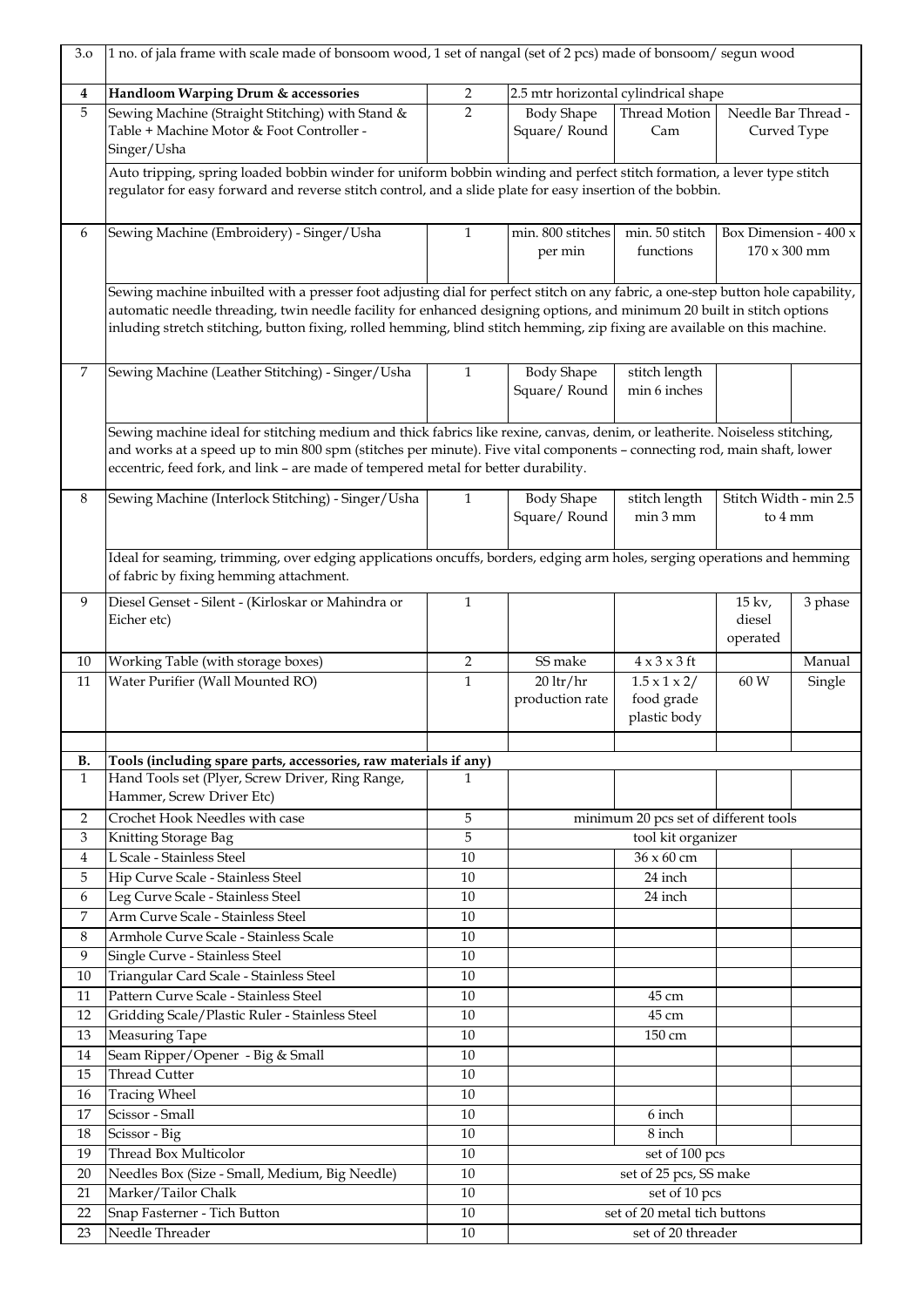| 24             | Sewing Thimble                           | 10                 |                           | set of 3 thimbles                  |                                                         |        |
|----------------|------------------------------------------|--------------------|---------------------------|------------------------------------|---------------------------------------------------------|--------|
| 25             | <b>Buttons Box - Multicolor</b>          | 10                 |                           | set of 200 pcs                     |                                                         |        |
| 26             | Sewing Pins - Round Multicolor           | 10                 |                           | set of 300 pcs                     |                                                         |        |
| 27             | Digital Weight Scale - Table Top         | $\mathbf{1}$       | $\frac{1}{0-10}$ kg       | $170 \times 200$ mm                | $0.5$ hp                                                | Single |
| 28             | Oil/Grease/Wax (whichever is applicable) | $201$ tr           |                           |                                    |                                                         |        |
| 29             | Cotton Yarn                              | $\overline{50}$ kg |                           | 240 count white                    |                                                         |        |
| 30             | Cotton Yarn                              | $50 \text{ kg}$    |                           | 240 count color                    |                                                         |        |
| 31             | Acrylic Yarn                             | 50 kg              |                           | 1 ply                              |                                                         |        |
| 32             | Muga silk yarn                           | 10 kg              |                           |                                    |                                                         |        |
| 33             | Cotton Rubia Fabric for Garments         | 10 bundle          | 100 - 120 GSM             | 52" - 58" width                    | 10 bundles of different<br>colors,<br>per bundle length | 50 mtr |
| 34             | Mannequin                                | $\overline{2}$     | <b>Fibre Female</b>       |                                    |                                                         |        |
| 35             | Mannequin                                | $\overline{2}$     | Fibre Male full           |                                    |                                                         |        |
| 36             | Galvanized Storage Trunks                | 5                  | upto 25 kg<br>capacity    | $17 \times 17 \times 24$<br>inch   | Galvanized Iron                                         |        |
| C              | <b>Packaging Materials</b>               |                    |                           |                                    |                                                         |        |
| $\mathbf{1}$   | Corrugated Boxes - 3 ply - single wall   | 100                |                           | $9x5x5$ inches                     | <b>Brown Corrugated</b>                                 |        |
| $\overline{2}$ | <b>Plastic Strapping Tensioner</b>       | 2                  |                           | strap width 9 -<br>$19 \text{ mm}$ |                                                         | Manual |
| 3              | Plastic Cord Strap                       | 1000 mtr           |                           |                                    |                                                         |        |
| $\overline{4}$ | Strapping Sealer - Stainless Steel       | $\overline{2}$     |                           |                                    |                                                         | Manual |
| 5              | Strapping Dispenser - Stainless Steel    | $\mathbf{1}$       |                           | Wheel size - 10<br>inch above      |                                                         | Manual |
| 6              | Cord Strap Buckle - Stainless Steel/GI   | 1000 nos           |                           | 16 mm above                        |                                                         |        |
| 7              | Tape Dispenser - Hand Operated           | $\overline{2}$     | for cartoon box<br>taping | 3 inch tape size                   |                                                         | Manual |
| 8              | Brown Tapes (set of 5 pcs)               | $2\,\mathrm{set}$  |                           | 3 inch tape size                   |                                                         |        |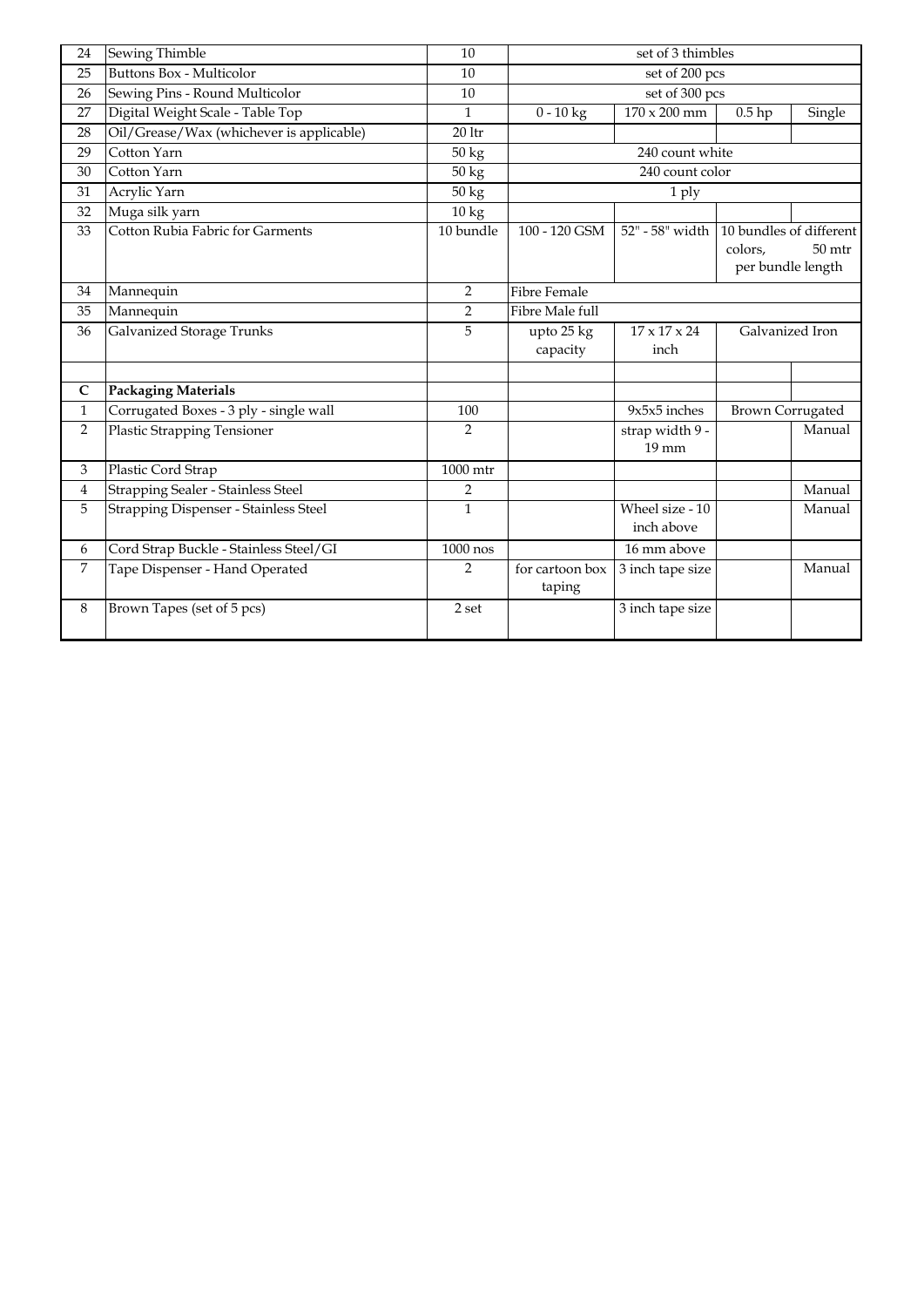## **Changlang Community Resource Management Society, Changlang, Arunachal Pradesh Spices Drying, Processing & Packaging Centre**

| S.No.          | Particular                                                                                                                                                                                                                                                                                                                                                                                                                    | Quantity         | Desired Min.                     | <b>Desired</b>                                         | <b>Desired Power</b>                       | Required            |  |  |  |
|----------------|-------------------------------------------------------------------------------------------------------------------------------------------------------------------------------------------------------------------------------------------------------------------------------------------------------------------------------------------------------------------------------------------------------------------------------|------------------|----------------------------------|--------------------------------------------------------|--------------------------------------------|---------------------|--|--|--|
|                |                                                                                                                                                                                                                                                                                                                                                                                                                               | (in nos.         | Capacity                         | Specification                                          | Capacity                                   | <b>Power Supply</b> |  |  |  |
|                |                                                                                                                                                                                                                                                                                                                                                                                                                               | etc)             | (in kg/ltrs/batch per            | (length x                                              | (in v/kw)                                  | (Single/Three       |  |  |  |
|                |                                                                                                                                                                                                                                                                                                                                                                                                                               |                  | day)                             | breath $x$                                             |                                            | phase)              |  |  |  |
| a              | $\mathbf b$                                                                                                                                                                                                                                                                                                                                                                                                                   | C                | d                                | height) in ft<br>e                                     | $f_{\rm}$                                  |                     |  |  |  |
|                |                                                                                                                                                                                                                                                                                                                                                                                                                               |                  |                                  |                                                        |                                            | $\mathbf{g}$        |  |  |  |
| A.             | Machine details                                                                                                                                                                                                                                                                                                                                                                                                               |                  |                                  |                                                        |                                            |                     |  |  |  |
| $\mathbf{1}$   | Hot Air Drier (24 tray with electric motor)                                                                                                                                                                                                                                                                                                                                                                                   | $\overline{2}$   | 100 - 150 kg/batch               | $6x6*8$ ft                                             | $2 - 6$ kw                                 | 3 phase             |  |  |  |
|                | Double Wall construction on heavy iron angle, inner chamber of Stainless/Mild Steel, Resistant paint & outer finished with<br>hammer tone paint, Glass wool insulation, Temp range 50 - 200 degree celsius controlled by Electronic Digital Temp<br>Indicator cum Controller. Air Circulation by heavy duty power with ON/OFF indicatior ventilation. Electric Motor<br>(Kirloskar, Eicher, Crompton, Havells etc) preferably |                  |                                  |                                                        |                                            |                     |  |  |  |
| 1.a            | Stainless Steel Trolley with wheels                                                                                                                                                                                                                                                                                                                                                                                           | 2                | 24 tray/trolley capacity         |                                                        |                                            |                     |  |  |  |
| 1.b            | Aluminum Trays                                                                                                                                                                                                                                                                                                                                                                                                                | 48               | 4 kg product<br>capacity         |                                                        | as per the chamber size of drier           |                     |  |  |  |
| $\overline{2}$ | Commercial Spice Grinding Machine                                                                                                                                                                                                                                                                                                                                                                                             | $\mathbf{1}$     | 30 - 50 kg/batch                 | chamber size<br>12" above                              | 5 hp, 440 V                                | single/3 ph         |  |  |  |
| 3              | Spice Washing Machine                                                                                                                                                                                                                                                                                                                                                                                                         | $\mathbf{1}$     | 30 - 50 kg/batch                 | $6x3x3$ ft                                             | $3 \text{ kw}$                             | single/3 ph         |  |  |  |
| 4              | <b>Spice Cutting Machine</b>                                                                                                                                                                                                                                                                                                                                                                                                  | $\mathbf{1}$     | 30 - 50 kg/batch                 | 3x3x2                                                  | $1 \text{kw}$                              | single/3 ph         |  |  |  |
| 5              | Diesel Genset - Silent - (Kirloskar or<br>Mahindra or Eicher etc)                                                                                                                                                                                                                                                                                                                                                             | $\mathbf{1}$     |                                  |                                                        | 30 kv, diesel<br>operated                  | 3 phase             |  |  |  |
| 6              | Working Table (with sink unit)                                                                                                                                                                                                                                                                                                                                                                                                | $\overline{2}$   | SS make                          | $4 \times 3 \times 3$                                  |                                            | Manual              |  |  |  |
| 7              | Working Table (with storage boxes)                                                                                                                                                                                                                                                                                                                                                                                            | $\overline{2}$   | SS make                          | $4 \times 3 \times 3$                                  |                                            | Manual              |  |  |  |
| $\,8\,$        | Water Purifier (Wall Mounted RO)                                                                                                                                                                                                                                                                                                                                                                                              | $\mathbf{1}$     | 20 ltr/hr production<br>rate     | $1.5 \times 1 \times 2/$<br>food grade<br>plastic body | 60 W                                       | Single              |  |  |  |
| 9              | Water Supply Pump/Motor - Crompton<br>or Havells or Usha or Kirloskar etc)                                                                                                                                                                                                                                                                                                                                                    | $\mathbf{1}$     | 1 hp centrifugal<br>pump         | 35 x 35 x 25 cm                                        | 1 hp                                       | Single              |  |  |  |
|                |                                                                                                                                                                                                                                                                                                                                                                                                                               |                  |                                  |                                                        |                                            |                     |  |  |  |
| В.             | Tools (including spare parts, accessories, raw materials if any)                                                                                                                                                                                                                                                                                                                                                              |                  |                                  |                                                        |                                            |                     |  |  |  |
| $\mathbf{1}$   | Hand Tools set (Plyer, Screw Driver, Ring<br>Range, Hammer, Screw Driver Etc)                                                                                                                                                                                                                                                                                                                                                 | 1                |                                  |                                                        |                                            |                     |  |  |  |
| $\overline{2}$ | Stainless Steel Container/Drum with<br>Handle & Lid                                                                                                                                                                                                                                                                                                                                                                           | 5                | 20 - 30 ltr capacity             |                                                        |                                            |                     |  |  |  |
| 3              | Oil/Grease/Wax (whichever is<br>applicable)                                                                                                                                                                                                                                                                                                                                                                                   |                  | 40 ltr                           |                                                        |                                            |                     |  |  |  |
| 4              | Digital Weight Scale - Table Top                                                                                                                                                                                                                                                                                                                                                                                              | $\mathbf{1}$     | $\overline{0}$ - 10 kg           | $170 \times 200$ mm                                    | $0.5$ hp                                   | Single              |  |  |  |
| 5              | Digital Weight Scale - Platform/Surface                                                                                                                                                                                                                                                                                                                                                                                       | $\mathbf{1}$     | $0 - 100$ $\overline{\text{kg}}$ | $400 \times 400$ mm                                    | 0.5hp                                      | Single              |  |  |  |
| 6              | Vaccum Sealing Machine - Table Top                                                                                                                                                                                                                                                                                                                                                                                            | $\mathbf{1}$     | 30 cm sealing width              | $450 \times 250 \times 100$<br>mm                      | 150 W                                      | Single              |  |  |  |
| $\overline{7}$ | Pouch Sealing Machine - Table Top                                                                                                                                                                                                                                                                                                                                                                                             | $\overline{2}$   | 8 inch sealing width             | Strap width 3<br>mm                                    | 30 pouch per<br>min                        |                     |  |  |  |
| 7              | Plastic Crate Square (HDPE)                                                                                                                                                                                                                                                                                                                                                                                                   | 5                | $40\,\mathrm{ltr}$               |                                                        |                                            |                     |  |  |  |
| 8              | Plastic Storage Drums (HDPE)                                                                                                                                                                                                                                                                                                                                                                                                  | 5                | $200\,\mathrm{ltr}$              |                                                        |                                            |                     |  |  |  |
| $\overline{9}$ | Scoopers                                                                                                                                                                                                                                                                                                                                                                                                                      | $10\,$           | SS/MS                            |                                                        |                                            |                     |  |  |  |
| 10             | Knives & Accessories kit with Chopping<br>Board                                                                                                                                                                                                                                                                                                                                                                               | 1 set            |                                  |                                                        |                                            |                     |  |  |  |
| $11\,$         | Apron & Hand Gloves                                                                                                                                                                                                                                                                                                                                                                                                           | 5 <sub>set</sub> |                                  |                                                        |                                            |                     |  |  |  |
|                |                                                                                                                                                                                                                                                                                                                                                                                                                               |                  |                                  |                                                        |                                            |                     |  |  |  |
| $\mathbf C$    | <b>Packaging Materials</b>                                                                                                                                                                                                                                                                                                                                                                                                    |                  |                                  |                                                        |                                            |                     |  |  |  |
| $\mathbf{1}$   | Composite Kraft Paper Can                                                                                                                                                                                                                                                                                                                                                                                                     | 5000             | 50 gm size                       |                                                        | innder diameter - 65 mm, cylindrical shape |                     |  |  |  |
| 2              | Composite Kraft Paper Can                                                                                                                                                                                                                                                                                                                                                                                                     | 5000             | 100 gm size                      |                                                        | innder diameter - 73 mm, cylindrical shape |                     |  |  |  |
| 3              | Alumimum Foil Pouch 50 gm size                                                                                                                                                                                                                                                                                                                                                                                                | 10 kg            | 50 gm size                       |                                                        | Food Grade Quality                         |                     |  |  |  |
| 4              | Alumimum Foil Pouch 100 gm size                                                                                                                                                                                                                                                                                                                                                                                               | 10 kg            | 100 gm size                      |                                                        | Food Grade Quality                         |                     |  |  |  |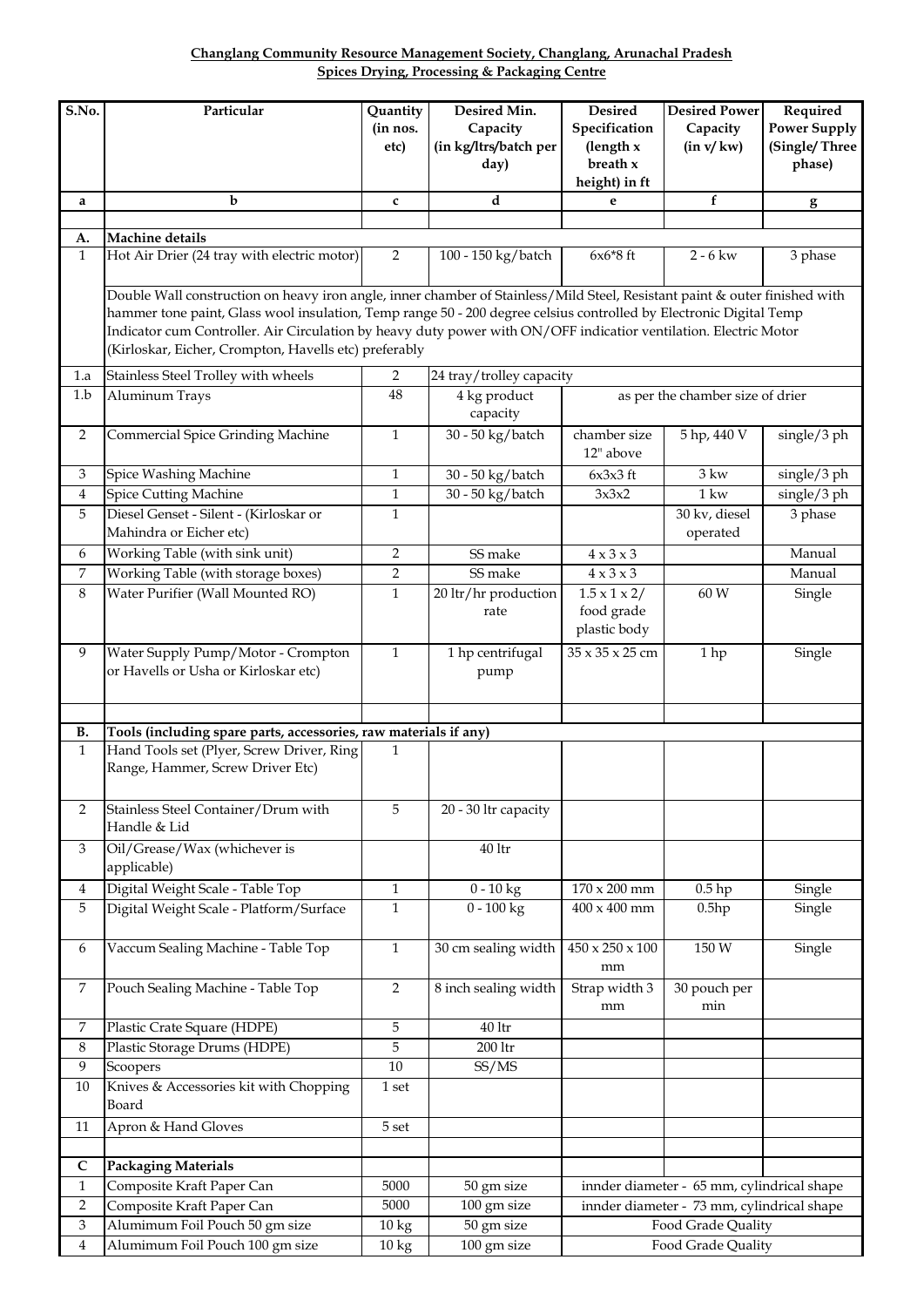| 5  | Lidding Film Laminate Rolls            | $10\,\mathrm{kg}$ | for Top Sealing of Comosite Cans |                  |                         |                            |  |  |
|----|----------------------------------------|-------------------|----------------------------------|------------------|-------------------------|----------------------------|--|--|
| 6  | Hot Air Gun                            | $\mathbf{1}$      |                                  |                  | 1800 W                  | Single                     |  |  |
| 7  | Standup Zipper Pouch 50 gm size        | 5000              | 50 gm pkt size                   | one side         |                         | Front Color - Matte Silver |  |  |
|    |                                        |                   |                                  | transparent      |                         |                            |  |  |
| 8  | Standup Zipper Pouch 100 gm size       | 5000              | 100 gm pkt size                  | one side         |                         | Front Color - Green        |  |  |
|    |                                        |                   |                                  | transparent      |                         |                            |  |  |
| 9  | Standup Zipper Pouch 200 gm size       | 5000              | 200 gm pkt size                  | one side         |                         | Front Color - Orange       |  |  |
|    |                                        |                   |                                  | transparent      |                         |                            |  |  |
| 10 | Standup Zipper Pouch 500 gm size       | 5000              | 500 gm pkt size                  | one side         |                         | Front Color - White        |  |  |
|    |                                        |                   |                                  | transparent      |                         |                            |  |  |
| 11 | Corrugated Boxes - 3 ply - single wall | 100               |                                  | 9x5x5 inches     | <b>Brown Corrugated</b> |                            |  |  |
| 12 | <b>Plastic Strapping Tensioner</b>     | 2                 |                                  | strap width 9 -  |                         | Manual                     |  |  |
|    |                                        |                   |                                  | $19 \text{ mm}$  |                         |                            |  |  |
| 13 | Plastic Cord Strap                     | 1000 mtr          |                                  |                  |                         |                            |  |  |
| 14 | Strapping Sealer - Stainless Steel     | $\overline{2}$    |                                  |                  |                         | Manual                     |  |  |
| 15 | Strapping Dispenser - Stainless Steel  | $\mathbf{1}$      |                                  | Wheel size - 10  |                         | Manual                     |  |  |
|    |                                        |                   |                                  | inch above       |                         |                            |  |  |
| 16 | Cord Strap Buckle - Stainless Steel/GI | $1000$ nos        |                                  | 16 mm above      |                         |                            |  |  |
| 17 | Tape Dispenser - Hand Operated         | $\overline{2}$    | for cartoon box                  | 3 inch tape size |                         | Manual                     |  |  |
|    |                                        |                   | taping                           |                  |                         |                            |  |  |
| 18 | Brown Tapes (set of 5 pcs)             | 2 set             |                                  | 3 inch tape size |                         |                            |  |  |
|    |                                        |                   |                                  |                  |                         |                            |  |  |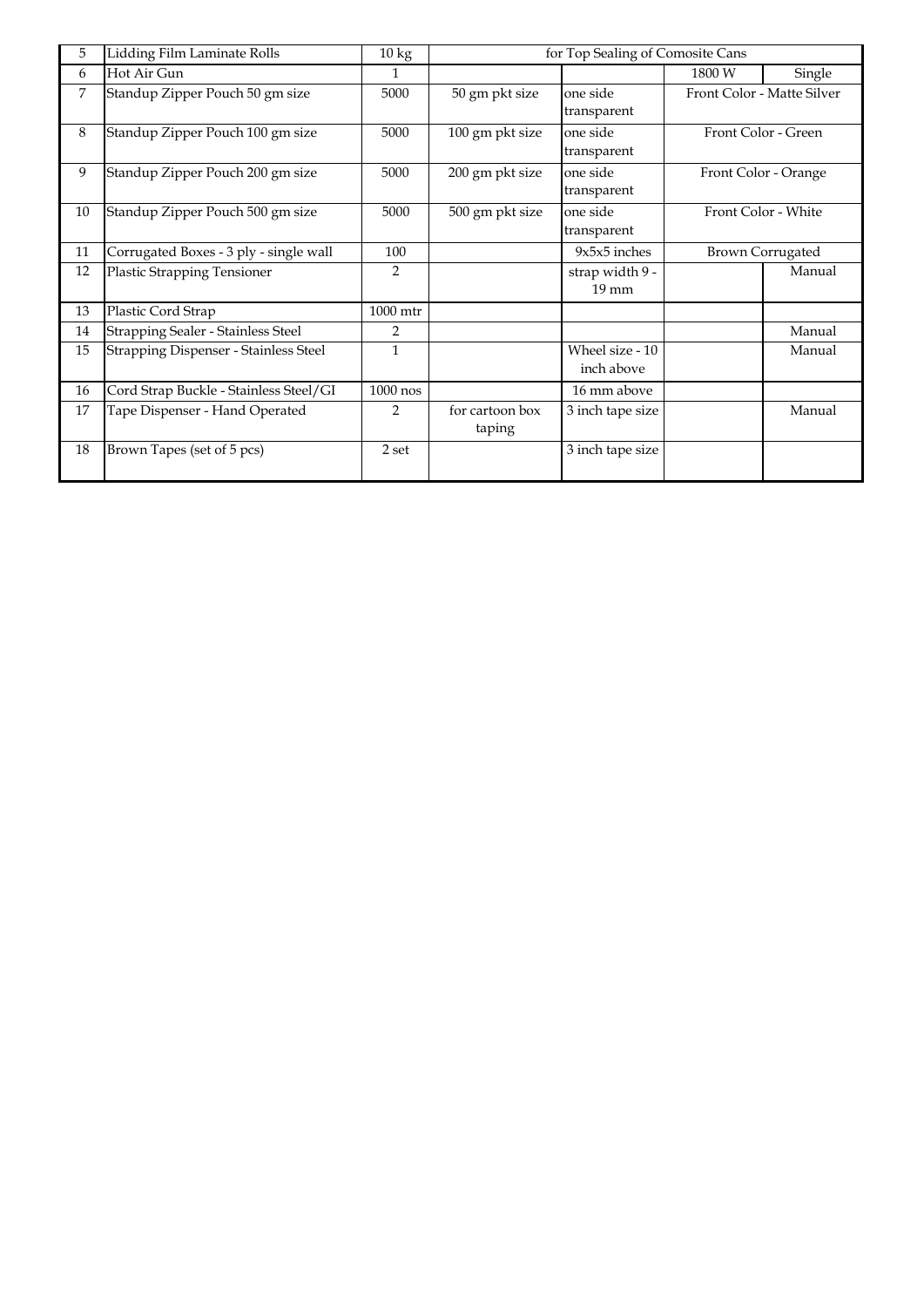## **Changlang Community Resource Management Society, Changlang, Arunachal Pradesh Centralised Collection, Grading, Sorting, Packaging Centre with Transportation Facilities (for Kuttom & New Changlang Village)**

| S.No.          | Particular                                                                                                                                                                                                                                                                                                                                                                                                                    | Quantity                     | Desired Min.                                 | <b>Desired</b>                                            | <b>Desired</b>                   | <b>Required Power</b>           |  |  |  |
|----------------|-------------------------------------------------------------------------------------------------------------------------------------------------------------------------------------------------------------------------------------------------------------------------------------------------------------------------------------------------------------------------------------------------------------------------------|------------------------------|----------------------------------------------|-----------------------------------------------------------|----------------------------------|---------------------------------|--|--|--|
|                |                                                                                                                                                                                                                                                                                                                                                                                                                               | (in nos.<br>etc)             | Capacity<br>(in<br>kg/ltrs/batch<br>per day) | Specification<br>(length $x$<br>breath x<br>height) in ft | Power<br>Capacity<br>(in v/kw)   | Supply (Single/<br>Three phase) |  |  |  |
| a              | b                                                                                                                                                                                                                                                                                                                                                                                                                             | $\mathbf c$                  | d                                            | e                                                         | $\mathbf f$                      | g                               |  |  |  |
|                | Machine details                                                                                                                                                                                                                                                                                                                                                                                                               |                              |                                              |                                                           |                                  |                                 |  |  |  |
| A.<br>1        | Hot Air Drier (24 tray with electric                                                                                                                                                                                                                                                                                                                                                                                          | $\overline{2}$               | $100 - 150$                                  | $6x6x8$ ft                                                | $2 - 6$ kw                       | 3 phase                         |  |  |  |
|                | motor)                                                                                                                                                                                                                                                                                                                                                                                                                        |                              | kg/batch                                     |                                                           |                                  |                                 |  |  |  |
|                | Double Wall construction on heavy iron angle, inner chamber of Stainless/Mild Steel, Resistant paint & outer<br>finished with hammer tone paint, Glass wool insulation, Temp range 50 - 200 degree celsius controlled by Electronic<br>Digital Temp Indicator cum Controller. Air Circulation by heavy duty power with ON/OFF indicatior ventilation.<br>Electric Motor (Kirloskar, Eicher, Crompton, Havells etc) preferably |                              |                                              |                                                           |                                  |                                 |  |  |  |
| 1.a            | Stainless Steel Trolley with wheels                                                                                                                                                                                                                                                                                                                                                                                           | $\sqrt{2}$                   |                                              | 24 tray/trolley capacity, SS 304                          |                                  |                                 |  |  |  |
| 1.b            | Aluminum Trays                                                                                                                                                                                                                                                                                                                                                                                                                | 48                           | 4 kg product<br>capacity                     |                                                           | as per the chamber size of drier |                                 |  |  |  |
| $\overline{2}$ | Potato Peeling Machine                                                                                                                                                                                                                                                                                                                                                                                                        | $\mathbf{1}$                 | 25 kg/batch                                  |                                                           | 2 <sub>hp</sub>                  |                                 |  |  |  |
| 3              | Potato Slicing Machine                                                                                                                                                                                                                                                                                                                                                                                                        | $\mathbf{1}$                 | 50 kg/batch                                  |                                                           | 2 hp                             |                                 |  |  |  |
| 4              | Potato Hydro Machine                                                                                                                                                                                                                                                                                                                                                                                                          | $\mathbf{1}$                 | 25 kg/batch                                  |                                                           | 2 <sub>hp</sub>                  |                                 |  |  |  |
| 5              | Chips Frier Machine                                                                                                                                                                                                                                                                                                                                                                                                           | $\mathbf{1}$                 | 5 kg/batch                                   |                                                           | 2 <sub>hp</sub>                  |                                 |  |  |  |
| 6              | Commercial Spice Grinding Machine                                                                                                                                                                                                                                                                                                                                                                                             | $\mathbf 1$                  | $30 - 50$<br>kg/batch                        | chamber size<br>12" above                                 | 5 hp, 440 V                      | single/3 ph                     |  |  |  |
| 7              | Spice Washing Machine                                                                                                                                                                                                                                                                                                                                                                                                         | $\mathbf{1}$                 | $30 - 50$<br>kg/batch                        | $6x3x3$ ft                                                | $3 \text{kw}$                    | single/3 ph                     |  |  |  |
| 8              | <b>Spice Cutting Machine</b>                                                                                                                                                                                                                                                                                                                                                                                                  | $\mathbf{1}$                 | $30 - 50$<br>kg/batch                        | 3x3x2                                                     | $1 \,\mathrm{kw}$                | single/3 ph                     |  |  |  |
| 9              | Commercial Chest Freezer - (Godrej or<br>Blue Star or Haier etc)                                                                                                                                                                                                                                                                                                                                                              | $\mathbf{1}$                 | 300 ltrs                                     | $6 \times 3 \times 3$ ft                                  | 2 hp                             | Single                          |  |  |  |
| 10             | Diesel Genset - Silent - (Kirloskar or<br>Mahindra or Eicher etc)                                                                                                                                                                                                                                                                                                                                                             | $\mathbf{1}$                 |                                              |                                                           | 30 kv,<br>diesel<br>operated     | 3 phase                         |  |  |  |
| 11             | <b>Grading Table</b>                                                                                                                                                                                                                                                                                                                                                                                                          | $\mathbf{1}$                 | SS make                                      | $4 \times 3 \times 3$ ft                                  |                                  | Manual                          |  |  |  |
| 12             | Peeling Table                                                                                                                                                                                                                                                                                                                                                                                                                 | 1                            | SS make                                      | $4 \times 3 \times 3$ ft                                  |                                  | Manual                          |  |  |  |
| 13             | Working Table (with sink unit)                                                                                                                                                                                                                                                                                                                                                                                                | $\mathbf{1}$                 | SS make                                      | $4 \times 3 \times 3$ ft                                  |                                  | Manual                          |  |  |  |
| $14\,$<br>15   | Working Table (with storage boxes)<br>Water Purifier (Wall Mounted RO)                                                                                                                                                                                                                                                                                                                                                        | $\mathbf{1}$<br>$\mathbf{1}$ | SS make<br>$20$ ltr/hr                       | $4 \times 3 \times 3$ ft                                  | 60 W                             | Manual                          |  |  |  |
|                |                                                                                                                                                                                                                                                                                                                                                                                                                               |                              | production<br>rate                           | $1.5 \times 1 \times 2/$<br>food grade<br>plastic body    |                                  | Single                          |  |  |  |
| 16             | Water Supply Pump/Motor - Crompton<br>or Havells or Usha or Kirloskar etc)                                                                                                                                                                                                                                                                                                                                                    | $\mathbf{1}$                 | 1 hp<br>centrifugal<br>pump                  | 35 x 35 x 25 cm                                           | 1 hp                             | Single                          |  |  |  |
| В.             | Tools (including spare parts, accessories, raw materials if any)                                                                                                                                                                                                                                                                                                                                                              |                              |                                              |                                                           |                                  |                                 |  |  |  |
| $\mathbf{1}$   | Hand Tools set (Plyer, Screw Driver, Ring<br>Range, Hammer, Screw Driver Etc)                                                                                                                                                                                                                                                                                                                                                 | 1                            |                                              |                                                           |                                  |                                 |  |  |  |
| $\overline{2}$ | Stainless Steel Container/Drum with<br>Handle & Lid                                                                                                                                                                                                                                                                                                                                                                           | 5                            | $20$ - $30$ $\rm{ltr}$<br>capacity           |                                                           |                                  |                                 |  |  |  |
| $\mathfrak{Z}$ | Oil/Grease/Wax (whichever is<br>applicable)                                                                                                                                                                                                                                                                                                                                                                                   |                              | 40 ltr                                       |                                                           |                                  |                                 |  |  |  |
| $\overline{4}$ | Digital Weight Scale - Table Top                                                                                                                                                                                                                                                                                                                                                                                              | $\mathbf{1}$                 | $0 - 10$ kg                                  | $170\times200$ mm                                         | $0.5$ hp                         | Single                          |  |  |  |
| $\mathbf 5$    | Digital Weight Scale - Platform/Surface                                                                                                                                                                                                                                                                                                                                                                                       | $\mathbf{1}$                 | $0 - 100$ kg                                 | $400 \times 400$ mm                                       | 0.5hp                            | Single                          |  |  |  |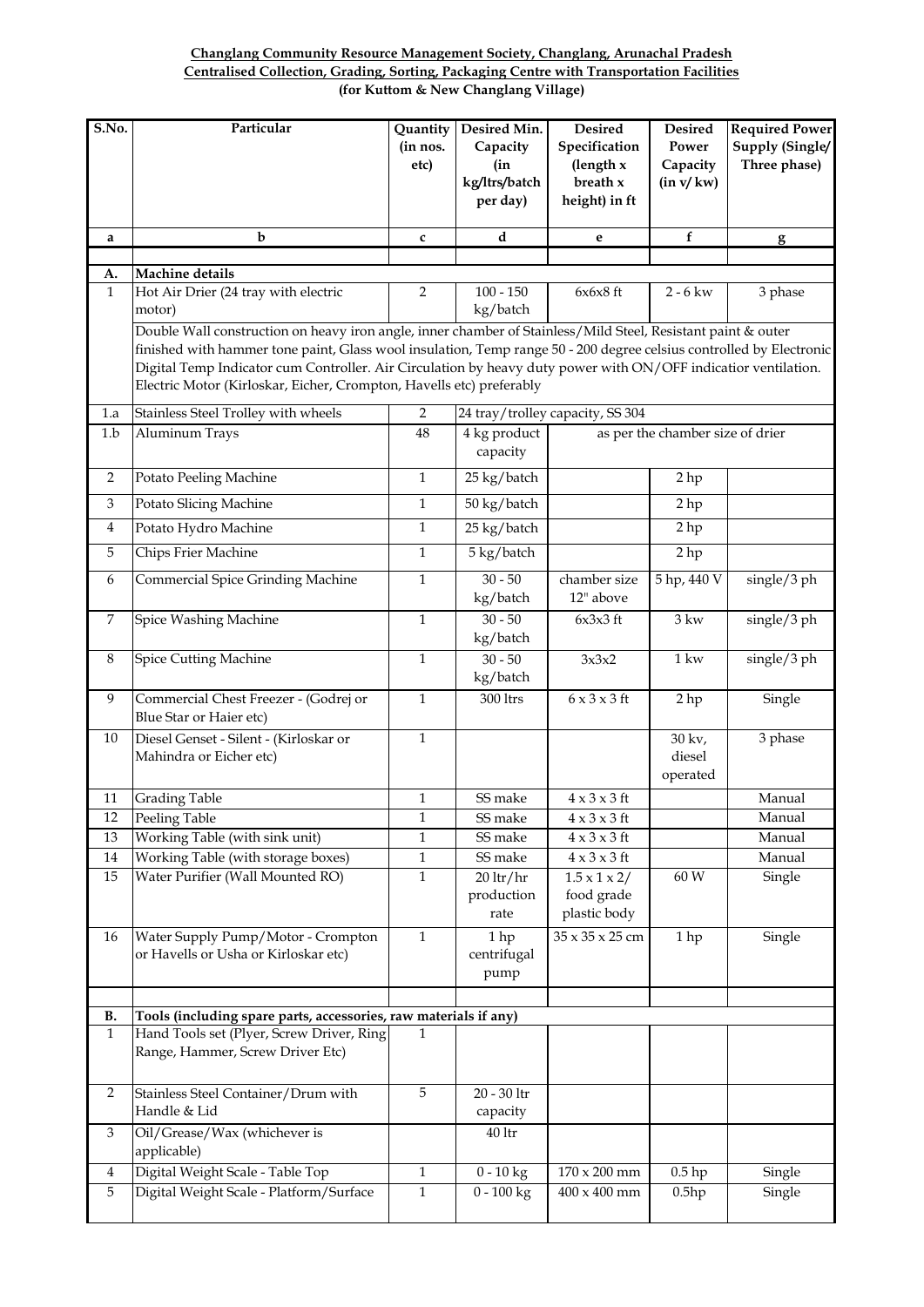| 6            | Pouch Sealing Machine - Table Top               | 2                  | 8 inch sealing<br>width   | Strap width 3<br>$0.5$ hp<br>mm                   |                            | Single                                     |  |
|--------------|-------------------------------------------------|--------------------|---------------------------|---------------------------------------------------|----------------------------|--------------------------------------------|--|
| 7            | Vaccum Sealing Machine - Table Top              | $\mathbf{1}$       | 30 cm sealing<br>width    | $450 \times 250 \times 100$<br>mm                 | 150 W                      | Single                                     |  |
| 8            | Plastic Crate Square (HDPE)                     | 5                  | $40$ ltr                  |                                                   |                            |                                            |  |
| 9            | Plastic Storage Drums (HDPE)                    | 5                  | 200 ltr                   |                                                   |                            |                                            |  |
| 10           | Scoopers                                        | 10                 | SS/MS                     |                                                   |                            |                                            |  |
| 11           | Knives & Accessories kit with Chopping<br>Board | 1 set              |                           |                                                   |                            |                                            |  |
| 12           | Apron & Gloves                                  | 5 set              |                           |                                                   |                            |                                            |  |
|              |                                                 |                    |                           |                                                   |                            |                                            |  |
| C            | <b>Packaging Materials</b>                      |                    |                           |                                                   |                            |                                            |  |
| $\mathbf{1}$ | Composite Kraft Paper Can                       | 5000               | 50 gm size                |                                                   |                            | innder diameter - 65 mm, cylindrical shape |  |
| 2            | Composite Kraft Paper Can                       | 5000               | 100 gm size               |                                                   |                            | innder diameter - 73 mm, cylindrical shape |  |
| 3            | Alumimum Foil Pouch 50 gm size                  | $10\,\mathrm{kg}$  | 50 gm size                |                                                   | Food Grade Quality         |                                            |  |
| 4            | Alumimum Foil Pouch 100 gm size                 | 10 kg              | 100 gm size               |                                                   | Food Grade Quality         |                                            |  |
| 5            | Hot Air Gun                                     | $\mathbf{1}$       |                           |                                                   | 1800 W<br>Single           |                                            |  |
| 6            | Lidding Film Laminate Rolls                     | $\overline{10}$ kg |                           | for Top Sealing of rectangular conatiner box/tray |                            |                                            |  |
| 7            | PP Sack Bag 10 kg capacity                      | 5000               | $10\,\mathrm{kg}$         | $1.5 \times 2$ ft                                 | Polypropylene Material     |                                            |  |
| 8            | PP Sack Bag 25 kg capacity                      | 5000               | $25 \text{ kg}$           | $2 \times 2$ ft                                   | Polypropylene Material     |                                            |  |
| 9            | PP Sack Bag 50 kg capacity                      | 10000              | 50 kg                     | $2 \times 3$ ft                                   | Polypropylene Material     |                                            |  |
| $10\,$       | PP Sack Bag 100 kg capacity                     | 10000              | 100 kg                    | $3 \times 3$ ft                                   | Polypropylene Material     |                                            |  |
| 11           | Standup Zipper Pouch 50 gm size                 | 5000               | 50 gm pkt size one side   | transparent                                       | Front Color - Matte Silver |                                            |  |
| 12           | Standup Zipper Pouch 100 gm size                | 5000               | 100 gm pkt<br>size        | one side<br>transparent                           |                            | Front Color - Green                        |  |
| 13           | Standup Zipper Pouch 200 gm size                | 5000               | 200 gm pkt<br>size        | one side<br>transparent                           |                            | Front Color - Orange                       |  |
| 14           | Standup Zipper Pouch 500 gm size                | 5000               | 500 gm pkt<br>size        | one side<br>transparent                           |                            | Front Color - White                        |  |
| 15           | Corrugated Boxes - 3 ply - single wall          | 200                |                           | $9x5x5$ inches                                    |                            | Brown Kraft Paper                          |  |
| 16           | Corrugated Boxes - 5 ply - double wall          | 200                |                           | 12x12x6 inches                                    |                            | <b>Brown Corrugated</b>                    |  |
| 17           | Plastic Strapping Tensioner                     | 2                  |                           | strap width 9 -<br>19 mm                          |                            | Manual                                     |  |
| 18           | Plastic Cord Strap                              | 1000 mtr           |                           |                                                   |                            |                                            |  |
| 19           | Strapping Sealer - Stainless Steel              | $\overline{2}$     |                           |                                                   |                            | Manual                                     |  |
| 20           | Strapping Dispenser - Stainless Steel           | 1                  |                           | Wheel size - 10<br>inch above                     |                            | Manual                                     |  |
| 21           | Cord Strap Buckle - Stainless Steel/GI          | $1000$ nos         |                           | 16 mm above                                       |                            |                                            |  |
| 22           | Tape Dispenser - Hand Operated                  | $\overline{2}$     | for cartoon<br>box taping | 3 inch tape size                                  |                            | Manual                                     |  |
| 23           | Brown Tapes (set of 5 pcs)                      | $2\,\mathrm{set}$  |                           | 3 inch tape size                                  |                            |                                            |  |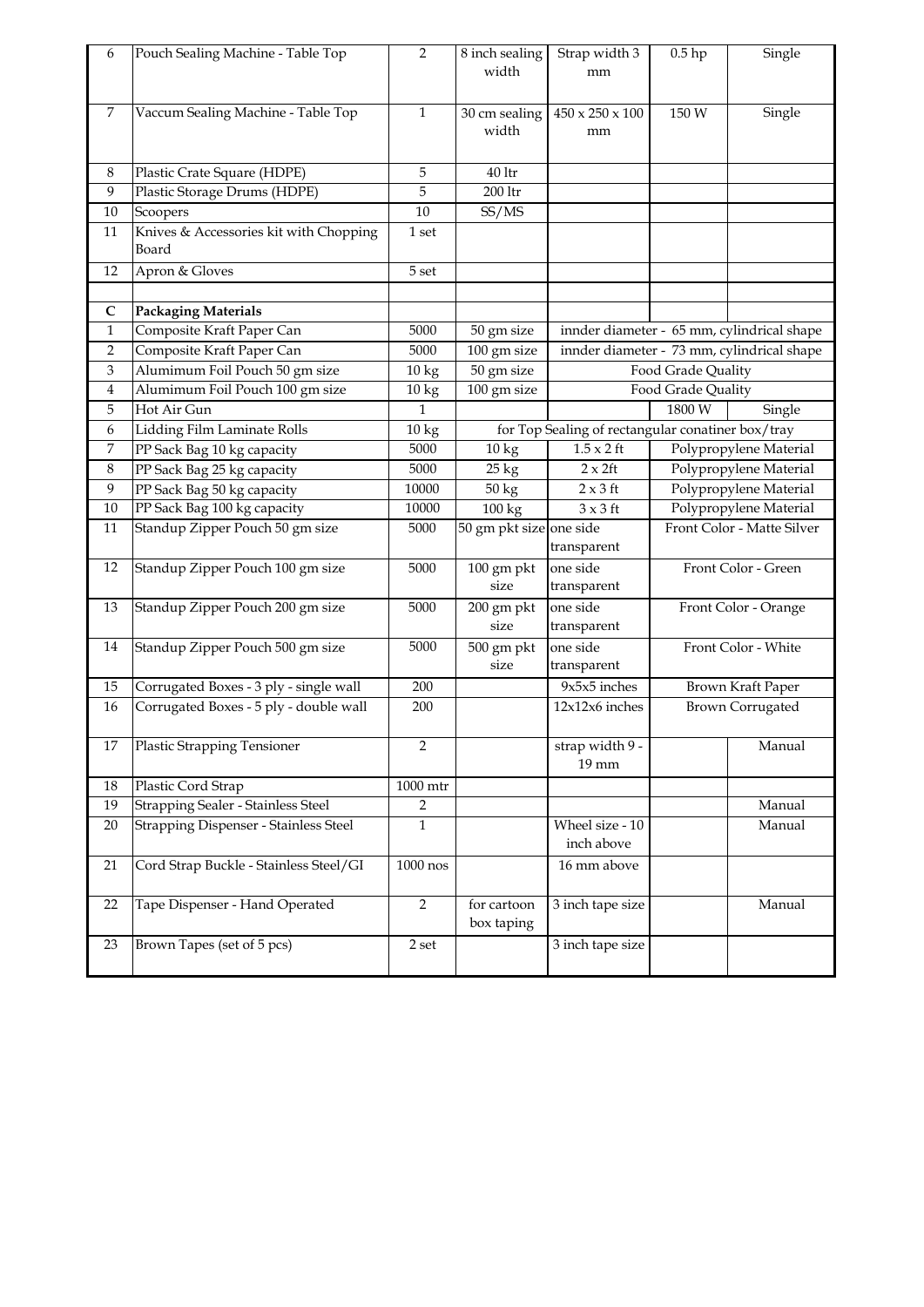#### **Centralised Collection, Grading, Sorting, Packaging Centre with Transportation Facilities Changlang Community Resource Management Society, Changlang, Arunachal Pradesh (for Rajnagar with Canning Facilities)**

| S.No.                     | Particular                                                                                                                                                                                                                                                                                                                                                                                                                                                           | Quantity<br>(in nos.<br>etc) | Desired Min.<br>Capacity<br>(in<br>kg/ltrs/batch<br>per day) | <b>Desired</b><br>Specification<br>(length $x$<br>breath x<br>height) in ft | <b>Desired</b><br>Power<br>Capacity<br>(in v/kw) | Required<br>Power<br>Supply<br>(Single/<br><b>Three</b><br>phase) |
|---------------------------|----------------------------------------------------------------------------------------------------------------------------------------------------------------------------------------------------------------------------------------------------------------------------------------------------------------------------------------------------------------------------------------------------------------------------------------------------------------------|------------------------------|--------------------------------------------------------------|-----------------------------------------------------------------------------|--------------------------------------------------|-------------------------------------------------------------------|
| a                         | $\mathbf b$                                                                                                                                                                                                                                                                                                                                                                                                                                                          | $\mathbf{c}$                 | d                                                            | e                                                                           | f                                                | $\mathbf{g}$                                                      |
|                           |                                                                                                                                                                                                                                                                                                                                                                                                                                                                      |                              |                                                              |                                                                             |                                                  |                                                                   |
| A.                        | Machine details                                                                                                                                                                                                                                                                                                                                                                                                                                                      |                              |                                                              |                                                                             |                                                  |                                                                   |
| $\mathbf{1}$              | Hot Air Drier (24 tray with electric motor)                                                                                                                                                                                                                                                                                                                                                                                                                          | $\overline{2}$               | $100 - 150$<br>kg/batch                                      | $6x6x8$ ft                                                                  | $2 - 6$ kw                                       | 3 phase                                                           |
| 1.a                       | Double Wall construction on heavy iron angle, inner chamber of Stainless/Mild Steel, Resistant paint & outer finished<br>with hammer tone paint, Glass wool insulation, Temp range 50 - 200 degree celsius controlled by Electronic Digital Temp<br>Indicator cum Controller. Air Circulation by heavy duty power with ON/OFF indicatior ventilation. Electric Motor<br>(Kirloskar, Eicher, Crompton, Havells etc) preferably<br>Stainless Steel Trolley with wheels | 2                            |                                                              | 24 tray/trolley capacity, SS 304                                            |                                                  |                                                                   |
| 1.b                       | Aluminum Trays                                                                                                                                                                                                                                                                                                                                                                                                                                                       | 48                           | 4 kg product<br>capacity                                     | as per the chamber size of drier                                            |                                                  |                                                                   |
| $\overline{2}$            | Vegetable Peeling Machine                                                                                                                                                                                                                                                                                                                                                                                                                                            | $\mathbf{1}$                 | 25 kg/batch                                                  |                                                                             | 2 <sub>hp</sub>                                  |                                                                   |
| $\ensuremath{\mathbf{3}}$ | Vegetable Slicing Machine                                                                                                                                                                                                                                                                                                                                                                                                                                            | $\mathbf{1}$                 | 50 kg/batch                                                  |                                                                             | 2 hp                                             |                                                                   |
| $\boldsymbol{4}$          | Vegetable Fruit Washer Machine                                                                                                                                                                                                                                                                                                                                                                                                                                       | $\mathbf{1}$                 | 100 kg/batch                                                 | SS make                                                                     | 1.1 Kw                                           | 3 phase                                                           |
| 5                         | Single Can Seaming Machine                                                                                                                                                                                                                                                                                                                                                                                                                                           | $\mathbf{1}$                 | $50$ can per min                                             |                                                                             | 1hp                                              | Single                                                            |
| 6                         | Can Retrot Machine                                                                                                                                                                                                                                                                                                                                                                                                                                                   | $\mathbf{1}$                 | 250 cans/batch                                               |                                                                             |                                                  |                                                                   |
| $\overline{7}$            | Can Exhaust Box                                                                                                                                                                                                                                                                                                                                                                                                                                                      | $\mathbf{1}$                 | 12 ft platform                                               |                                                                             | 1hp                                              | Single                                                            |
| 8                         | Can Steam Boiler                                                                                                                                                                                                                                                                                                                                                                                                                                                     | $\mathbf{1}$                 | $100 \text{ kg/hr}$                                          |                                                                             | 1hp                                              | Single                                                            |
| 9                         | Double Burner Gas Stove - SS make                                                                                                                                                                                                                                                                                                                                                                                                                                    | $\mathbf{1}$                 | 2 knob                                                       | $4 \times 2$ ft                                                             |                                                  |                                                                   |
| 10                        | Diesel Genset - Silent - (Kirloskar or Mahindra or<br>Eicher etc)                                                                                                                                                                                                                                                                                                                                                                                                    | $\mathbf{1}$                 |                                                              |                                                                             | $30 \text{ kv.}$<br>diesel<br>operated           | 3 phase                                                           |
| 11                        | <b>Grading Table</b>                                                                                                                                                                                                                                                                                                                                                                                                                                                 | $\mathbf{1}$                 | SS make                                                      | $4 \times 3 \times 3$ ft                                                    |                                                  | Manual                                                            |
| 12                        | Peeling Table                                                                                                                                                                                                                                                                                                                                                                                                                                                        | $\mathbf{1}$                 | SS make                                                      | $4 \times 3 \times 3$ ft                                                    |                                                  | Manual                                                            |
| 13                        | Working Table (with sink unit)                                                                                                                                                                                                                                                                                                                                                                                                                                       | $\mathbf{1}$                 | SS make                                                      | $4 \times 3 \times 3$ ft                                                    |                                                  | Manual                                                            |
| $14\,$                    | Working Table (with storage boxes)                                                                                                                                                                                                                                                                                                                                                                                                                                   | $\,1$                        | SS make                                                      | $4 \times 3 \times 3$ ft                                                    |                                                  | Manual                                                            |
| 15                        | Water Purifier (Wall Mounted RO)                                                                                                                                                                                                                                                                                                                                                                                                                                     | $\mathbf{1}$                 | $20 \frac{\text{lr}}{\text{hr}}$<br>production<br>rate       | $1.5 \times 1 \times 2/$<br>food grade<br>plastic body                      | 60 W                                             | Single                                                            |
| 16                        | Water Supply Pump/Motor - Crompton or Havells<br>or Usha or Kirloskar etc)                                                                                                                                                                                                                                                                                                                                                                                           | $\mathbf{1}$                 | 1 hp<br>centrifugal<br>pump                                  | $35 \times 35 \times 25$ cm                                                 | 1 hp                                             | Single                                                            |
| В.                        | Tools (including spare parts, accessories, raw                                                                                                                                                                                                                                                                                                                                                                                                                       |                              |                                                              |                                                                             |                                                  |                                                                   |
| $\mathbf{1}$              | Hand Tools set (Plyer, Screw Driver, Ring Range,<br>Hammer, Screw Driver Etc)                                                                                                                                                                                                                                                                                                                                                                                        | $\mathbf{1}$                 |                                                              |                                                                             |                                                  |                                                                   |
| $\overline{2}$            | Stainless Steel Container/Drum with Handle & Lid                                                                                                                                                                                                                                                                                                                                                                                                                     | $\mathbf 5$                  | $20$ - $30$ $\rm{ltr}$<br>capacity                           |                                                                             |                                                  |                                                                   |
| 3                         | Oil/Grease/Wax (whichever is applicable)                                                                                                                                                                                                                                                                                                                                                                                                                             |                              | $40\,\mathrm{ltr}$                                           |                                                                             |                                                  |                                                                   |
| $\overline{4}$            | Digital Weight Scale - Table Top                                                                                                                                                                                                                                                                                                                                                                                                                                     | $\mathbf{1}$                 | $0 - 10$ kg                                                  | $170 \times 200$ mm                                                         | $0.5$ hp                                         | Single                                                            |
| 5                         | Digital Weight Scale - Platform/Surface                                                                                                                                                                                                                                                                                                                                                                                                                              | 1                            | $0 - 100$ kg                                                 | $400 \times 400$ mm                                                         | 0.5hp                                            | Single                                                            |
| 6                         | Pouch Sealing Machine - Table Top                                                                                                                                                                                                                                                                                                                                                                                                                                    | 2                            | 8 inch sealing<br>width                                      | Strap width 3<br>mm                                                         | $0.5$ hp                                         | Single                                                            |
| 7                         | Vaccum Sealing Machine - Table Top                                                                                                                                                                                                                                                                                                                                                                                                                                   | $\mathbf{1}$                 | 30 cm sealing<br>width                                       | $450 \times 250 \times 100$<br>mm                                           | 150 W                                            | Single                                                            |
| 8                         | Plastic Crate Square (HDPE)                                                                                                                                                                                                                                                                                                                                                                                                                                          | 5                            | $40\,\mathrm{ltr}$                                           |                                                                             |                                                  |                                                                   |
| $\boldsymbol{9}$          | Plastic Storage Drums (HDPE)                                                                                                                                                                                                                                                                                                                                                                                                                                         | 5                            | $200$ ltr                                                    |                                                                             |                                                  |                                                                   |
| $10\,$                    | Scoopers                                                                                                                                                                                                                                                                                                                                                                                                                                                             | $10\,$                       | SS/MS                                                        |                                                                             |                                                  |                                                                   |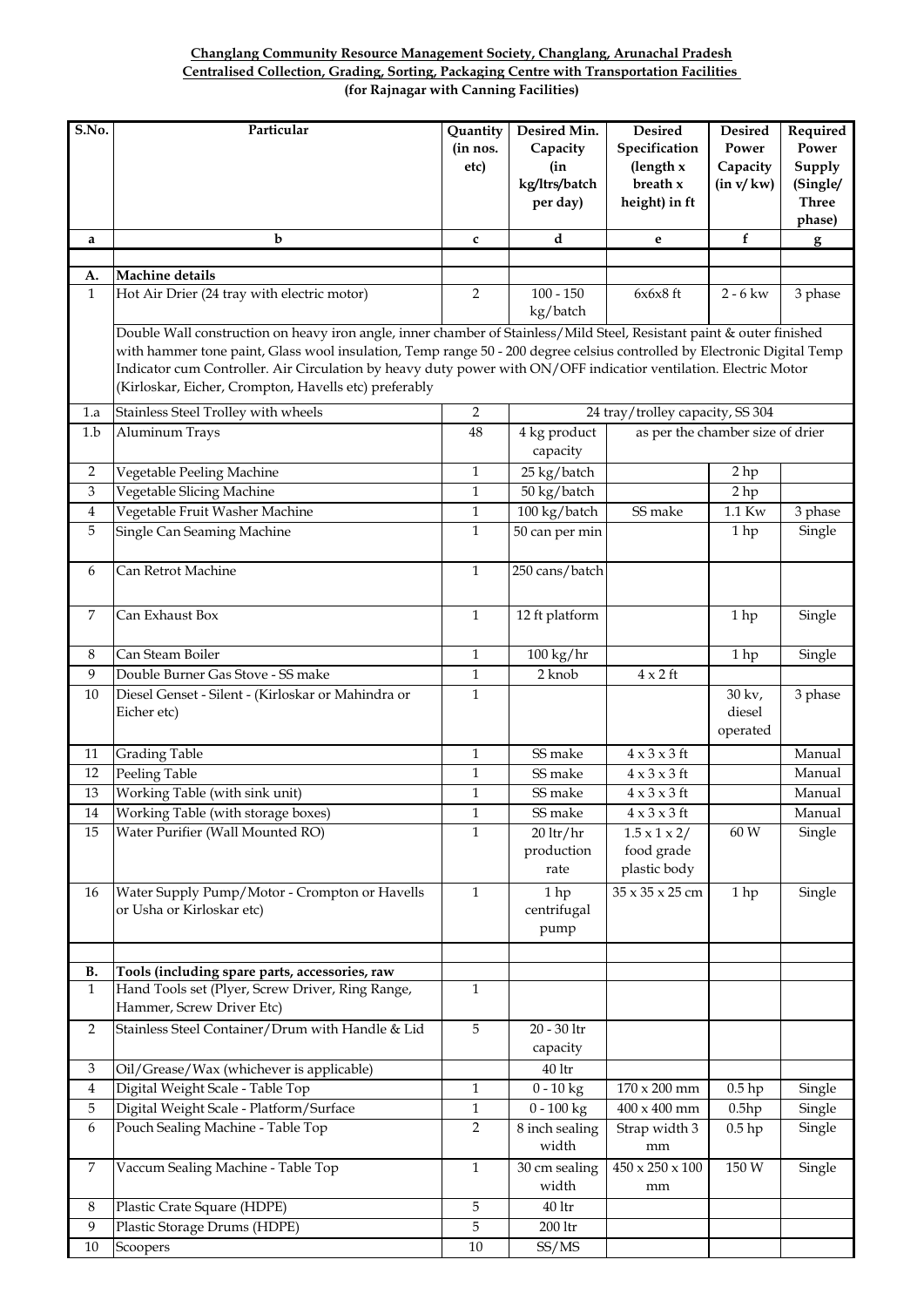| 11             | Knives & Accessories kit with Chopping Board                            | 1 set             |                           |                                                   |                      |                               |  |
|----------------|-------------------------------------------------------------------------|-------------------|---------------------------|---------------------------------------------------|----------------------|-------------------------------|--|
| 12             | Apron & Gloves                                                          | 5 set             |                           |                                                   |                      |                               |  |
|                |                                                                         |                   |                           |                                                   |                      |                               |  |
| $\mathsf{C}$   | <b>Packaging Materials</b>                                              |                   |                           |                                                   |                      |                               |  |
| $\mathbf{1}$   | Hot Air Gun                                                             | $\mathbf{1}$      |                           |                                                   | 1800W                | Single                        |  |
| $\overline{2}$ | Lidding Film Laminate Rolls                                             | $10\,\mathrm{kg}$ |                           | for Top Sealing of rectangular conatiner box/tray |                      |                               |  |
| 3              | Easy Open Tin Cans with lid (similar to Cans of<br>Pepsi/Coke/Milkmaid) | 10000             |                           | inner diameter 73 mm                              |                      |                               |  |
| $\overline{4}$ | PP Sack Bag 50 kg capacity                                              | 10000             | 50 kg                     | $2 \times 3$ ft                                   |                      | Polypropylene                 |  |
| 5              | Standup Zipper Pouch 50 gm size                                         | 5000              | 50 gm pkt size            | one side<br>transparent                           |                      | Front Color - Matte<br>Silver |  |
| 6              | Standup Zipper Pouch 100 gm size                                        | 5000              | 100 gm pkt<br>size        | one side<br>transparent                           | Front Color - Green  |                               |  |
| $\overline{7}$ | Standup Zipper Pouch 200 gm size                                        | 5000              | 200 gm pkt<br>size        | one side<br>transparent                           | Front Color - Orange |                               |  |
| 8              | Standup Zipper Pouch 500 gm size                                        | 5000              | 500 gm pkt<br>size        | one side<br>transparent                           | Front Color - White  |                               |  |
| 9              | Corrugated Boxes - 3 ply - single wall                                  | 200               |                           | $9x5x5$ inches                                    |                      | Brown Kraft Paper             |  |
| 10             | Corrugated Boxes - 5 ply - double wall                                  | 200               |                           | 12x12x6 inches                                    |                      | <b>Brown Corrugated</b>       |  |
| 11             | <b>Plastic Strapping Tensioner</b>                                      | $\overline{2}$    |                           | strap width 9 -<br>19 mm                          |                      | Manual                        |  |
| 12             | Plastic Cord Strap                                                      | 1000 mtr          |                           |                                                   |                      |                               |  |
| 13             | Strapping Sealer - Stainless Steel                                      | $\overline{2}$    |                           |                                                   |                      | Manual                        |  |
| 14             | <b>Strapping Dispenser - Stainless Steel</b>                            | $\mathbf{1}$      |                           | Wheel size - 10<br>inch above                     |                      | Manual                        |  |
| 15             | Cord Strap Buckle - Stainless Steel/GI                                  | $1000$ nos        |                           | 16 mm above                                       |                      |                               |  |
| 16             | Tape Dispenser - Hand Operated                                          | $\overline{2}$    | for cartoon box<br>taping | 3 inch tape size                                  |                      | Manual                        |  |
| 17             | Brown Tapes (set of 5 pcs)                                              | 2 set             |                           | 3 inch tape size                                  |                      |                               |  |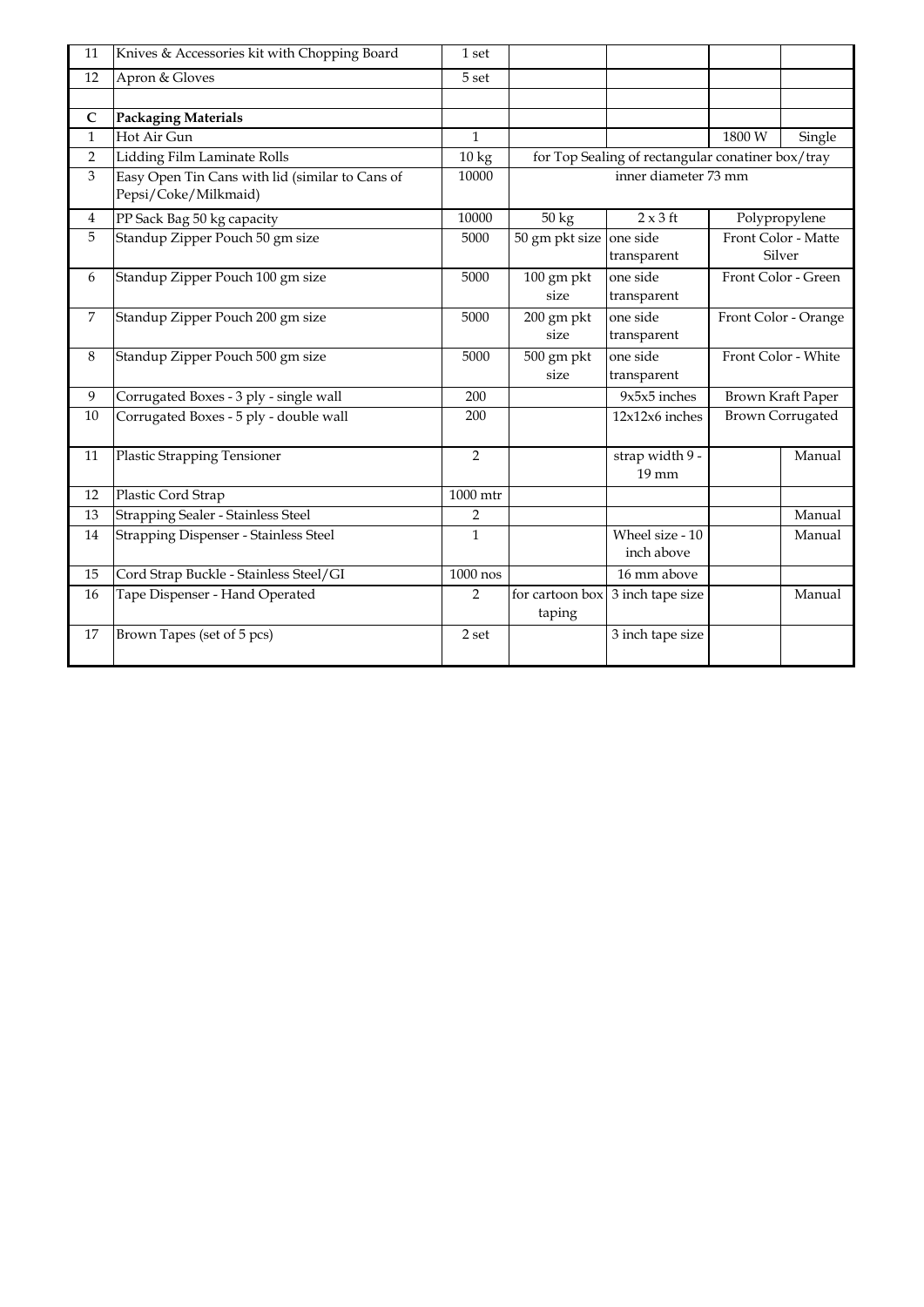## **Changlang Community Resource Management Society, Changlang, Arunachal Pradesh Centralised Collection, Grading, Sorting, Packaging Centre with Transportation Facilities (for Innao Singpho with Jam Making Facilities)**

| S.No.          | Particular                                                                                                                                                                                                                                                                                                                                                                                                                    | Quantity<br>(in nos.<br>etc) | Desired Min.<br>Capacity<br>(in<br>kg/ltrs/batch<br>per day) | <b>Desired</b><br>Specification<br>(length $x$<br>breath x<br>height) in ft | <b>Desired</b><br>Power<br>Capacity<br>(in v/kw) | Required<br>Power<br>Supply<br>(Single/<br><b>Three</b><br>phase) |  |  |  |
|----------------|-------------------------------------------------------------------------------------------------------------------------------------------------------------------------------------------------------------------------------------------------------------------------------------------------------------------------------------------------------------------------------------------------------------------------------|------------------------------|--------------------------------------------------------------|-----------------------------------------------------------------------------|--------------------------------------------------|-------------------------------------------------------------------|--|--|--|
| a              | b                                                                                                                                                                                                                                                                                                                                                                                                                             | c                            | d                                                            | e                                                                           | f                                                | $g_{\parallel}$                                                   |  |  |  |
|                |                                                                                                                                                                                                                                                                                                                                                                                                                               |                              |                                                              |                                                                             |                                                  |                                                                   |  |  |  |
| A.             | Machine details                                                                                                                                                                                                                                                                                                                                                                                                               |                              |                                                              |                                                                             |                                                  |                                                                   |  |  |  |
| $\mathbf{1}$   | Hot Air Drier (24 tray with electric motor)                                                                                                                                                                                                                                                                                                                                                                                   | $\overline{2}$               | $100 - 150$<br>kg/batch                                      | $6x6x8$ ft                                                                  | $2 - 6$ kw                                       | 3 phase                                                           |  |  |  |
|                | Double Wall construction on heavy iron angle, inner chamber of Stainless/Mild Steel, Resistant paint & outer finished with<br>hammer tone paint, Glass wool insulation, Temp range 50 - 200 degree celsius controlled by Electronic Digital Temp<br>Indicator cum Controller. Air Circulation by heavy duty power with ON/OFF indicatior ventilation. Electric Motor<br>(Kirloskar, Eicher, Crompton, Havells etc) preferably |                              |                                                              |                                                                             |                                                  |                                                                   |  |  |  |
| 1.a            | Stainless Steel Trolley with wheels                                                                                                                                                                                                                                                                                                                                                                                           | 4                            |                                                              | 24 tray/trolley capacity, SS 304                                            |                                                  |                                                                   |  |  |  |
| 1.b            | Aluminum Trays                                                                                                                                                                                                                                                                                                                                                                                                                | 96                           | 4 kg product<br>capacity                                     |                                                                             | as per the chamber size of drier                 |                                                                   |  |  |  |
| 2              | Vegetable Peeling Machine                                                                                                                                                                                                                                                                                                                                                                                                     | $\overline{2}$               | 25 kg/batch                                                  |                                                                             | 2 <sub>hp</sub>                                  |                                                                   |  |  |  |
| $\mathfrak{B}$ | Vegetable Slicing Machine                                                                                                                                                                                                                                                                                                                                                                                                     | $\overline{2}$               | 50 kg/batch                                                  |                                                                             | 2hp                                              |                                                                   |  |  |  |
| $\overline{4}$ | Vegetable Fruit Washer Machine                                                                                                                                                                                                                                                                                                                                                                                                | $\overline{2}$               | 100 kg/batch                                                 | SS make                                                                     | 1.1 Kw                                           | 3 phase                                                           |  |  |  |
| 5              | Stainless Steel Steam Jacketed Cooking Kettle with<br>Motor                                                                                                                                                                                                                                                                                                                                                                   | $\mathbf{1}$                 | 225 lts/50 Gal                                               | SS make                                                                     | 1hp                                              | Single                                                            |  |  |  |
| 6              | Fruit Juice/Pulp Screw Transfer Pump                                                                                                                                                                                                                                                                                                                                                                                          | $\mathbf{1}$                 | 25 mm to 100<br>mm                                           | 25 mm Hand<br>Size                                                          |                                                  | Single                                                            |  |  |  |
| $\overline{7}$ | Stainless Steel Insulated Storage Tanks for<br>Pulp/Juice                                                                                                                                                                                                                                                                                                                                                                     | $\mathbf{1}$                 | 500 - 750 ltr                                                | SS 304                                                                      |                                                  |                                                                   |  |  |  |
| $\,8\,$        | Stainless Steel Semi-automatic Jam Filling Machine                                                                                                                                                                                                                                                                                                                                                                            | $\mathbf{1}$                 | $20 - 40$<br>bottles/batch                                   | SS 304                                                                      | $1 - 2$ kw                                       | Single                                                            |  |  |  |
| 9              | Diesel Genset - Silent - (Kirloskar or Mahindra or<br>Eicher etc)                                                                                                                                                                                                                                                                                                                                                             | $\mathbf{1}$                 |                                                              |                                                                             | 30 kv,<br>diesel<br>operated                     | 3 phase                                                           |  |  |  |
| 10             | <b>Grading Table</b>                                                                                                                                                                                                                                                                                                                                                                                                          | $\mathbf{1}$                 | SS make                                                      | $4 \times 3 \times 3$ ft                                                    |                                                  | Manual                                                            |  |  |  |
| 11             | Peeling Table                                                                                                                                                                                                                                                                                                                                                                                                                 | $\mathbf{1}$                 | SS make                                                      | $4 \times 3 \times 3$ ft                                                    |                                                  | Manual                                                            |  |  |  |
| 12             | Working Table (with sink unit)                                                                                                                                                                                                                                                                                                                                                                                                | $\mathbf{1}$                 | SS make                                                      | $4 \times 3 \times 3$ ft                                                    |                                                  | Manual                                                            |  |  |  |
| $13\,$         | Working Table (with storage boxes)                                                                                                                                                                                                                                                                                                                                                                                            | $\mathbf{1}$                 | SS make                                                      | $4 \times 3 \times 3$ ft                                                    |                                                  | Manual                                                            |  |  |  |
| 14             | Water Purifier (Wall Mounted RO)                                                                                                                                                                                                                                                                                                                                                                                              | $\mathbf{1}$                 | $20$ ltr/hr<br>production rate                               | $1.5 \times 1 \times 2/$<br>food grade<br>plastic body                      | 60 W                                             | Single                                                            |  |  |  |
| 15             | Water Supply Pump/Motor - Crompton or Havells<br>or Usha or Kirloskar etc)                                                                                                                                                                                                                                                                                                                                                    | $\mathbf{1}$                 | $\overline{1}$ hp centrifugal<br>pump                        | 35 x 35 x 25 cm                                                             | 1hp                                              | Single                                                            |  |  |  |
| <b>B.</b>      | Tools (including spare parts, accessories, raw<br>materials if any)                                                                                                                                                                                                                                                                                                                                                           |                              |                                                              |                                                                             |                                                  |                                                                   |  |  |  |
| $\mathbf{1}$   | Hand Tools set (Plyer, Screw Driver, Ring Range,<br>Hammer, Screw Driver Etc)                                                                                                                                                                                                                                                                                                                                                 | $\mathbf{1}$                 |                                                              |                                                                             |                                                  |                                                                   |  |  |  |
| $\overline{2}$ | Stainless Steel Container/Drum with Handle & Lid                                                                                                                                                                                                                                                                                                                                                                              | $\overline{5}$               | $20 - 30$ ltr<br>capacity                                    |                                                                             |                                                  |                                                                   |  |  |  |
| 3              | Oil/Grease/Wax (whichever is applicable)                                                                                                                                                                                                                                                                                                                                                                                      |                              | $40\,\mathrm{ltr}$                                           |                                                                             |                                                  |                                                                   |  |  |  |
| 4              | Digital Weight Scale - Table Top                                                                                                                                                                                                                                                                                                                                                                                              | $\mathbf{1}$                 | $\frac{1}{0-10}$ kg                                          | $170 \times 200$ mm                                                         | $0.5$ hp                                         | Single                                                            |  |  |  |
| 5              | Digital Weight Scale - Platform/Surface                                                                                                                                                                                                                                                                                                                                                                                       | $\mathbf{1}$                 | $0 - 100$ kg                                                 | $400 \times 400$ mm                                                         | 0.5hp                                            | Single                                                            |  |  |  |
| 6              | Pouch Sealing Machine - Table Top                                                                                                                                                                                                                                                                                                                                                                                             | $\overline{2}$               | 8 inch sealing<br>width                                      | Strap width 3<br>mm                                                         | $0.5$ hp                                         | Single                                                            |  |  |  |
| 7              | Vaccum Sealing Machine - Table Top                                                                                                                                                                                                                                                                                                                                                                                            | $\mathbf{1}$                 | 30 cm sealing<br>width                                       | $450 \times 250 \times 100$<br>mm                                           | 150 W                                            | Single                                                            |  |  |  |
| 8              | Plastic Crate Square (HDPE)                                                                                                                                                                                                                                                                                                                                                                                                   | 5                            | $40\,\mathrm{ltr}$                                           |                                                                             |                                                  |                                                                   |  |  |  |
| 9              | Plastic Storage Drums (HDPE)                                                                                                                                                                                                                                                                                                                                                                                                  | 5                            | 200 ltr                                                      |                                                                             |                                                  |                                                                   |  |  |  |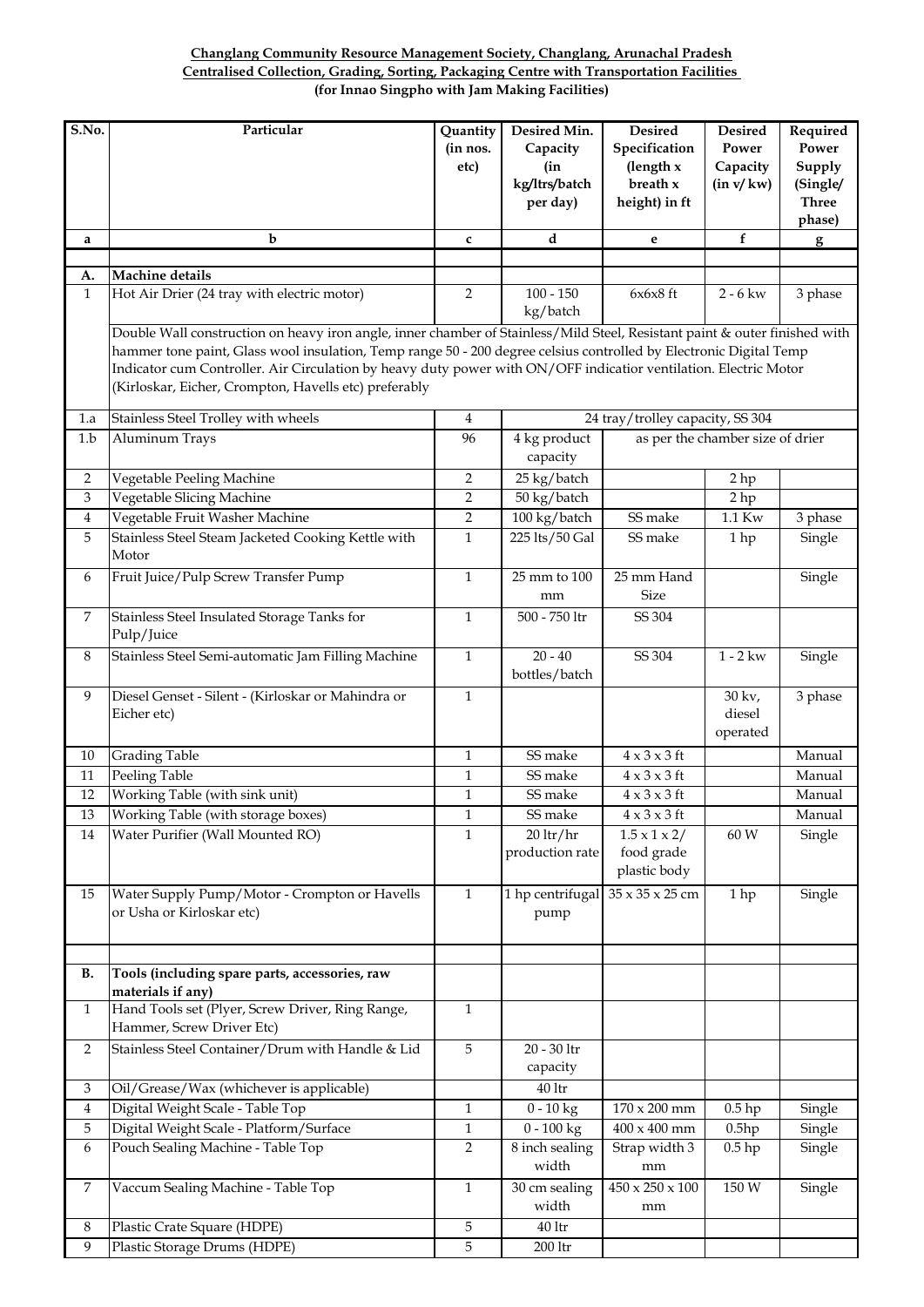| 10             | Scoopers                                     | 10             | SS/MS           |                                      |                               |                          |
|----------------|----------------------------------------------|----------------|-----------------|--------------------------------------|-------------------------------|--------------------------|
| 11             | Knives & Accessories kit with Chopping Board | 1 set          |                 |                                      |                               |                          |
| 12             | Apron & Gloves                               | 5 set          |                 |                                      |                               |                          |
|                |                                              |                |                 |                                      |                               |                          |
| $\mathsf{C}$   | <b>Packaging Materials</b>                   |                |                 |                                      |                               |                          |
| $\mathbf{1}$   | Hot Air Gun                                  | $\overline{2}$ |                 |                                      | 1800 W                        | Single                   |
| $\overline{2}$ | Lidding Film Laminate Rolls                  | 20 kg          |                 | for Top Sealing of Glass Bottle Caps |                               |                          |
| 3              | Glass Jam Jar Square Bottles - 250 gm size   | 5000           | 250 gm          |                                      |                               |                          |
| $\overline{4}$ | Glass Jam Jar Square Bottles - 500 gm size   | 5000           | 500 gm          |                                      |                               |                          |
| 5              | Standup Zipper Pouch 50 gm size              | 5000           | 50 gm pkt size  | one side                             | Front Color - Matte<br>Silver |                          |
|                |                                              |                |                 | transparent                          |                               |                          |
| 6              | Standup Zipper Pouch 100 gm size             | 5000           | 100 gm pkt size | one side                             | Front Color - Green           |                          |
|                |                                              |                |                 | transparent                          |                               |                          |
| 7              | Standup Zipper Pouch 200 gm size             | 5000           | 200 gm pkt size | one side                             | Front Color - Orange          |                          |
|                |                                              |                |                 | transparent                          |                               |                          |
| 8              | Standup Zipper Pouch 500 gm size             | 5000           | 500 gm pkt size | one side                             | Front Color - White           |                          |
|                |                                              |                |                 | transparent                          |                               |                          |
| 9              | Corrugated Boxes - 3 ply - single wall       | 200            |                 | $9x5x5$ inches                       |                               | <b>Brown Kraft Paper</b> |
| 10             | Corrugated Boxes - 5 ply - double wall       | 200            |                 | $12x12x6$ inches                     |                               | <b>Brown Corrugated</b>  |
| 11             | <b>Plastic Strapping Tensioner</b>           | $\overline{2}$ |                 | strap width 9 -                      |                               | Manual                   |
|                |                                              |                |                 | 19 mm                                |                               |                          |
| 12             | Plastic Cord Strap                           | 1000 mtr       |                 |                                      |                               |                          |
| 13             | Strapping Sealer - Stainless Steel           | 2              |                 |                                      |                               | Manual                   |
| 14             | Strapping Dispenser - Stainless Steel        | $\mathbf{1}$   |                 | Wheel size - 10                      |                               | Manual                   |
|                |                                              |                |                 | inch above                           |                               |                          |
| 15             | Cord Strap Buckle - Stainless Steel/GI       | $1000$ nos     |                 | 16 mm above                          |                               |                          |
| 16             | Tape Dispenser - Hand Operated               | $\overline{2}$ | for cartoon box | 3 inch tape size                     |                               | Manual                   |
|                |                                              |                | taping          |                                      |                               |                          |
| 17             | Brown Tapes (set of 5 pcs)                   | 2 set          |                 | 3 inch tape size                     |                               |                          |
|                |                                              |                |                 |                                      |                               |                          |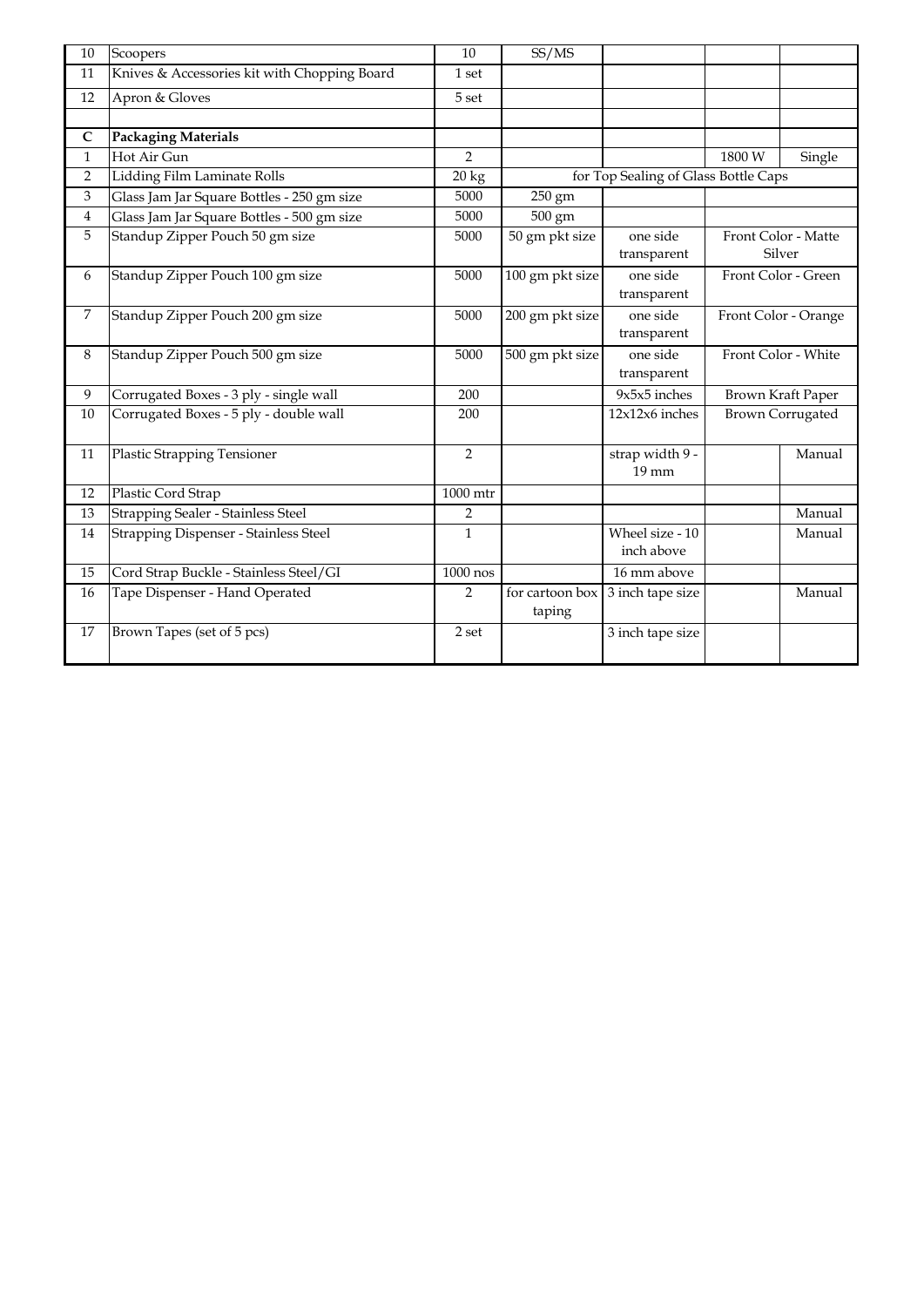|                                          | Changlang Community Resource Management Society, Changlang, Arunachal Pradesh |
|------------------------------------------|-------------------------------------------------------------------------------|
| Food & Fruit Processing & Packaging Unit |                                                                               |

| S.No.          | Particular                                                       | Quantity       | Desired Min.                  | <b>Desired</b>                    | <b>Desired</b>                   | Required           |
|----------------|------------------------------------------------------------------|----------------|-------------------------------|-----------------------------------|----------------------------------|--------------------|
|                |                                                                  | (in nos. etc)  | Capacity<br>(in kg/ltrs/batch | Specification<br>(length $x$      | Power<br>Capacity                | Power<br>Supply    |
|                |                                                                  |                | per day)                      | breath x                          | (in v/kw)                        | (Single/           |
|                |                                                                  |                |                               | height) in ft                     |                                  | Three phase)       |
|                |                                                                  |                |                               |                                   |                                  |                    |
| a              | b                                                                | $\mathbf{c}$   | d                             | e                                 | $\mathbf f$                      | g                  |
| А.             | Machine details                                                  |                |                               |                                   |                                  |                    |
| $\mathbf{1}$   | Vaccum Dehydrator Machine - Automatic - 12                       | 1              | 100 kg/batch                  | SS make                           | 12 kw                            | 3 phase            |
|                | tray capacity                                                    |                |                               |                                   |                                  |                    |
| 1.a            | Stainless Steel Trolley with wheels                              | $\overline{2}$ |                               | 12 tray/trolley capacity          |                                  |                    |
| 1.b            | Aluminum Trays                                                   | 24             | 4 kg product<br>capacity      |                                   | as per the chamber size of drier |                    |
| 2              | Vegetable Peeling Machine                                        | 1              | 25 kg/batch                   |                                   | 2 hp                             |                    |
| 3              | Vegetable Slicing Machine                                        | $\mathbf{1}$   | 50 kg/batch                   |                                   | 2 hp                             |                    |
| $\overline{4}$ | Vegetable Fruit Washer Machine                                   | $\mathbf{1}$   | 100 kg/batch                  | SS make                           | 1.1 Kw                           | 3 phase            |
| 5              | Centrifugal Juicer Extractor                                     | $\mathbf{1}$   | 100 ltr/batch                 | 250x450x450<br>mm                 | 2 <sub>hp</sub>                  | Single/<br>3 ph    |
| 6              | Commercial Chest Freezer - (Godrej or Blue<br>Star or Haier etc) | $\mathbf{1}$   | 300 ltrs                      | $6 \times 3 \times 3$ ft          | 2 hp                             | Single             |
| 7              | Diesel Genset - Silent - (Kirloskar or Mahindra                  | $\mathbf{1}$   |                               |                                   | 30 kv, diesel                    | 3 phase            |
|                | or Eicher etc)                                                   |                |                               |                                   | operated                         |                    |
| 8              | Working Table (with sink unit)                                   | $\mathbf{1}$   |                               | $4 \times 3 \times 3$             |                                  | Manual             |
| 9              | Working Table (with storage boxes)                               | $\mathbf{1}$   |                               | $4 \times 3 \times 3$             |                                  | Manual             |
| 10             | Water Purifier (Wall Mounted RO)                                 | 1              | $20$ ltr/hr                   | $1.5 \times 1 \times 2/$          | 60 W                             | Single             |
|                |                                                                  |                | production rate               | food grade<br>plastic body        |                                  |                    |
| 11             | Water Supply Pump/Motor - Crompton or                            | $\mathbf{1}$   | 1 hp centrifugal              | 35 x 35 x 25 cm                   | 1 hp                             | Single             |
|                | Havells or Usha or Kirloskar etc)                                |                | pump                          |                                   |                                  |                    |
|                |                                                                  |                |                               |                                   |                                  |                    |
| В.             | Tools (including spare parts, accessories, raw materials if any) |                |                               |                                   |                                  |                    |
| $\mathbf{1}$   | Hand Tools set (Plyer, Screw Driver, Ring                        | 1              |                               |                                   |                                  |                    |
|                | Range, Hammer, Screw Driver Etc)                                 |                |                               |                                   |                                  |                    |
| 2              | Stainless Steel Container/Drum with Handle                       | 3              | $20$ - $30$ $\rm{ltr}$        |                                   |                                  |                    |
|                | & Lid                                                            |                | capacity                      |                                   |                                  |                    |
| 3              | Oil/Grease/Wax (whichever is applicable)                         |                | $40\,\mathrm{ltr}$            |                                   |                                  |                    |
| 4              | Digital Weight Scale - Table Top                                 | $\mathbf{1}$   | $0 - 10$ kg                   | $170\times200$ mm                 | $0.5$ hp                         | Single             |
| 5              | Digital Weight Scale - Platform/Surface                          | $\mathbf{1}$   | $0 - 100$ kg                  | $400 \times 400$ mm               | 0.5hp                            | Single             |
| 6              | Pet Bottle Capping Machine                                       | $\mathbf{1}$   | 20 bottle/min                 | 28 mm cap size                    | $0.5$ hp                         | Single             |
|                |                                                                  |                |                               |                                   |                                  |                    |
| 7              | Pouch Sealing Machine - Table Top                                | $\overline{2}$ | 8 inch sealing                | Strap width 3                     | $0.5$ hp                         | Single             |
|                |                                                                  |                | width                         | mm                                |                                  |                    |
| 8              | Vaccum Sealing Machine - Table Top                               | $\mathbf{1}$   | 30 cm sealing<br>width        | $450 \times 250 \times 100$<br>mm | 150 W                            | Single             |
| $\overline{9}$ | Plastic Crate Square (HDPE)                                      | 3              | $40\,\mathrm{ltr}$            |                                   |                                  |                    |
| 10             | Plastic Storage Drums (HDPE)                                     | $\,3$          | $200\,\mathrm{ltr}$           |                                   |                                  |                    |
| 11             | Scoopers                                                         | 5              |                               |                                   |                                  |                    |
| $12\,$         | Knives & Accessories kit with Chopping Board                     | 1 set          |                               |                                   |                                  |                    |
| $13\,$         | Apron & Gloves                                                   | 5 set          |                               |                                   |                                  |                    |
|                |                                                                  |                |                               |                                   |                                  |                    |
| $\mathsf{C}$   | <b>Packaging Materials</b>                                       |                |                               |                                   |                                  |                    |
| $\mathbf{1}$   | Plastic Bottle with Cap                                          | 2000           | $100$ ml                      | Transparent                       |                                  | Food Grade Quality |
| 2              | Plastic Bottle with Cap                                          | 2000           | 300 ml                        | Transparent                       |                                  | Food Grade Quality |
| 3              | Plastic Bottle with Cap                                          | 2000           | 500 ml                        | Transparent                       |                                  | Food Grade Quality |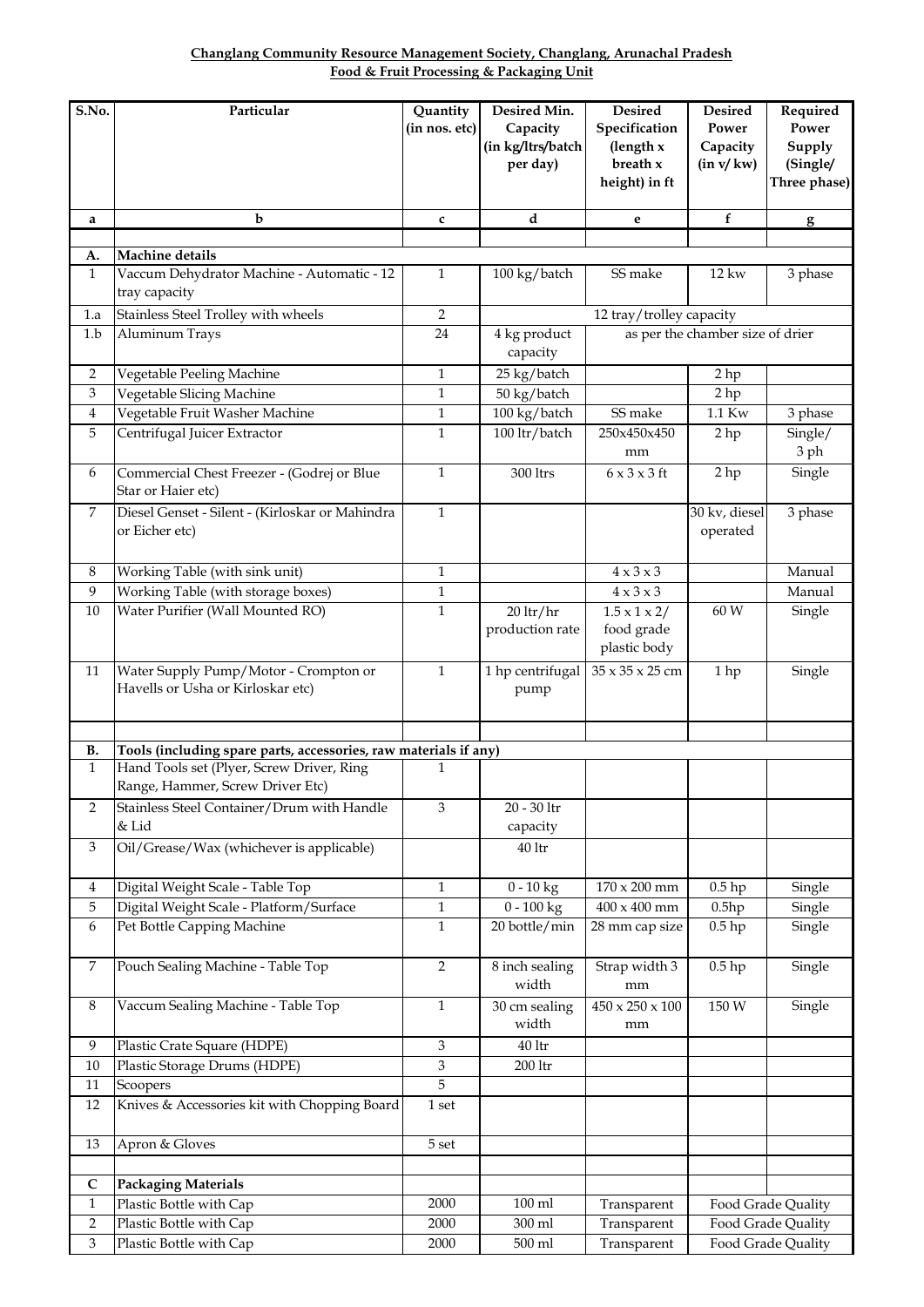| 4  | Lidding Film Laminate Rolls            | 5 Kg           | for Top Sealing of Bottle Caps |                  |        |                            |  |
|----|----------------------------------------|----------------|--------------------------------|------------------|--------|----------------------------|--|
| 5  | Hot Air Gun                            | 1              |                                |                  | 1800 W | Single                     |  |
| 6  | Standup Zipper Pouch 50 gm size        | 2000           | 50 gm pkt size                 | one side         |        | Front Color - Matte Silver |  |
|    |                                        |                |                                | transparent      |        |                            |  |
| 7  | Standup Zipper Pouch 100 gm size       | 2000           | 100 gm pkt size                | one side         |        | Front Color - Green        |  |
|    |                                        |                |                                | transparent      |        |                            |  |
| 8  | Standup Zipper Pouch 200 gm size       | 2000           | 200 gm pkt size                | one side         |        | Front Color - Orange       |  |
|    |                                        |                |                                | transparent      |        |                            |  |
| 9  | Standup Zipper Pouch 500 gm size       | 2000           | 500 gm pkt size                | one side         |        | Front Color - White        |  |
|    |                                        |                |                                | transparent      |        |                            |  |
| 10 | Corrugated Boxes - 3 ply - single wall | 100            |                                | $9x5x5$ inches   |        | <b>Brown Corrugated</b>    |  |
| 11 | <b>Plastic Strapping Tensioner</b>     | $\overline{2}$ |                                | strap width 9 -  |        | Manual                     |  |
|    |                                        |                |                                | $19 \text{ mm}$  |        |                            |  |
| 12 | Plastic Cord Strap                     | 1000 mtr       |                                |                  |        |                            |  |
| 13 | Strapping Sealer - Stainless Steel     | $\mathcal{P}$  |                                |                  |        | Manual                     |  |
| 14 | Strapping Dispenser - Stainless Steel  | $\mathbf{1}$   |                                | Wheel size - 10  |        | Manual                     |  |
|    |                                        |                |                                | inch above       |        |                            |  |
| 15 | Cord Strap Buckle - Stainless Steel/GI | $1000$ nos     |                                | 16 mm above      |        |                            |  |
| 16 | Tape Dispenser - Hand Operated         | $\overline{2}$ | for cartoon box                | 3 inch tape size |        | Manual                     |  |
|    |                                        |                | taping                         |                  |        |                            |  |
| 17 | Brown Tapes (set of 5 pcs)             | 2 set          |                                | 3 inch tape size |        |                            |  |
|    |                                        |                |                                |                  |        |                            |  |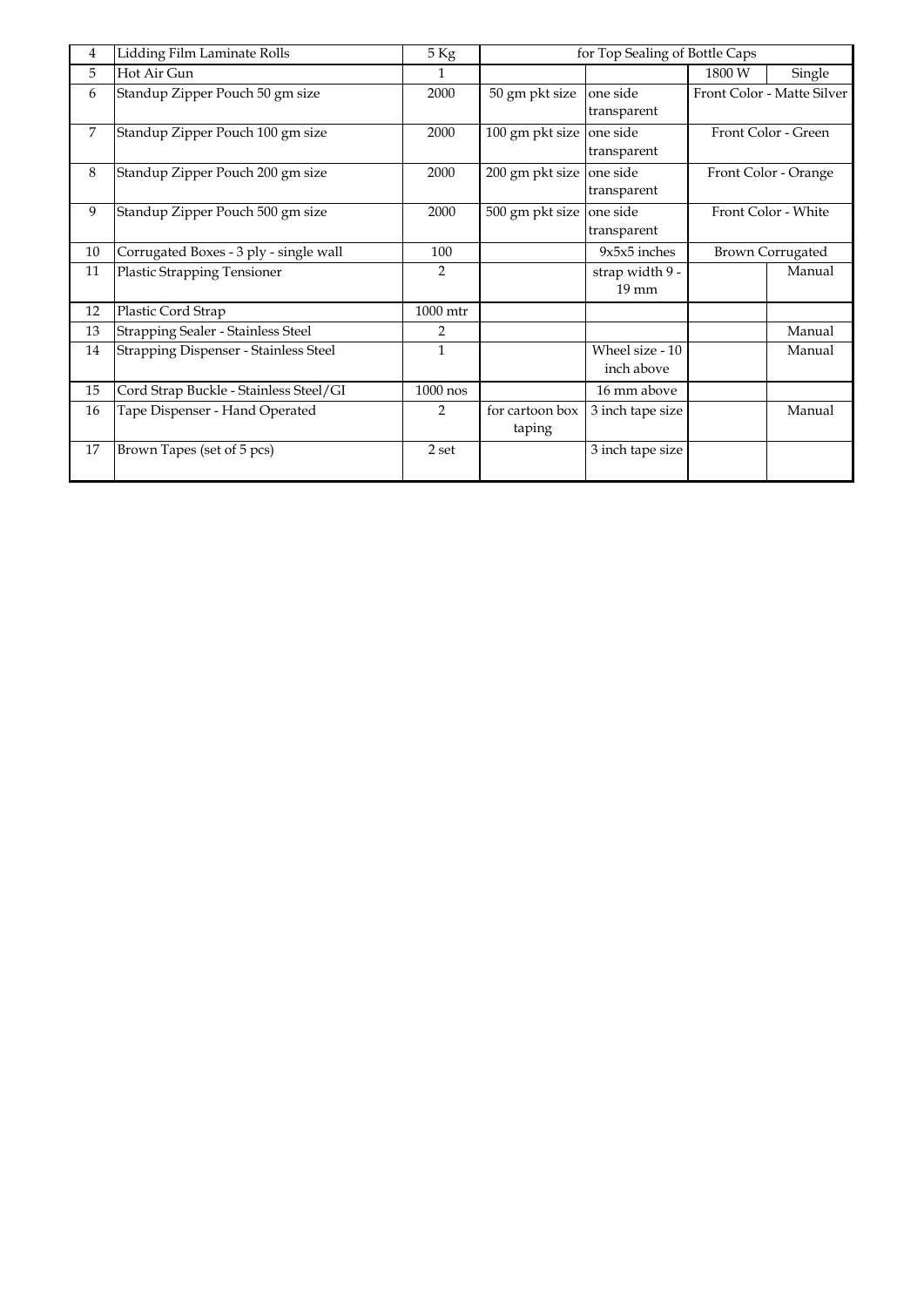**Cane & Bamboo Craft Training & Development Unit Changlang Community Resource Management Society, Changlang, Arunachal Pradesh**

| S.No.              | Particular                                                       | Quantity       | Desired Min.                  | <b>Desired</b>             | <b>Desired</b>                    | <b>Required Power</b> |
|--------------------|------------------------------------------------------------------|----------------|-------------------------------|----------------------------|-----------------------------------|-----------------------|
|                    |                                                                  | (in nos.       | Capacity                      | Specification              | Power                             | Supply (Single/       |
|                    |                                                                  | etc)           | (in kg/ltrs/batch             | (length x                  | Capacity                          | Three phase)          |
|                    |                                                                  |                | per day)                      | breath x                   | (in v/kw)                         |                       |
|                    |                                                                  |                |                               | height) in ft              |                                   |                       |
| a                  | b                                                                | $\mathbf{c}$   | d                             | e                          | f                                 | $g_{\parallel}$       |
|                    |                                                                  |                |                               |                            |                                   |                       |
| A.<br>$\mathbf{1}$ | Machine details<br><b>Bamboo Cutter Machine</b>                  | $\mathbf{1}$   | Circular Dia 12"              | Cutting                    | 2 hp 3ph                          | Single                |
|                    |                                                                  |                |                               | Capacity 3"                | 1440 RPM                          |                       |
| $\overline{2}$     | Bamboo Sander Machine                                            | $\mathbf{1}$   | Disc Dia 250<br>mm            | Belt Size 150 x<br>1220 mm | 1 hp 1440<br><b>RPM</b>           | Single                |
| 3                  | Bamboo Manual Slicer Machine                                     | $\mathbf{1}$   | 225 mm slice<br>length        | Thickness -1.5<br>mm       | 25 mm Slice<br>Width              | Manual                |
| 4                  | Drill Machine with Slide Attachment                              | $\mathbf{1}$   | $50 \text{ mm}$               | Slide capacity<br>$3"x 8"$ | 1 hp 1440<br>$\operatorname{RPM}$ | Single                |
| 5                  | Manual Bamboo Stick Machine                                      | $\mathbf{1}$   | 1.2 mm - 1.4 mm               | upto 20 mm                 |                                   |                       |
| 6                  | Bamboo Hand Splitter (Heavy Duty)                                | 5              | 8 division                    |                            | removable & resharpenable blade   |                       |
| 7                  | Multi Bamboo Working Machine                                     | $\mathbf{1}$   | Max Width 10",                | <b>Feedding Speed</b>      | 2 hp 1440                         | Single                |
|                    |                                                                  |                | Thickness                     | 24ft per min               | <b>RPM</b>                        |                       |
|                    |                                                                  |                | Capacity 7", Min              |                            |                                   |                       |
|                    |                                                                  |                | Bamboo Length<br>$10$ "       |                            |                                   |                       |
|                    |                                                                  |                |                               |                            |                                   |                       |
| $\,8\,$            | Bamboo Hot Treatment Tank - MS                                   | $\mathbf{1}$   | MS make                       | $4 \times 2$ ft            |                                   | Manual                |
| 9                  | <b>Bamboo Heating Machine</b>                                    | 1              |                               |                            |                                   | Manual                |
| 10                 | Bamboo Outside Knot Removing Machine                             | $\mathbf{1}$   | $10$ " x $12$ " cutter<br>dia |                            | 1 hp 1440<br><b>RPM</b>           | Single                |
| 11                 | Diesel Genset - Silent - (Kirloskar or                           | $\mathbf{1}$   |                               |                            | 10 kv, diesel                     | 3 phase               |
|                    | Mahindra or Eicher etc)                                          |                |                               |                            | operated                          |                       |
| 12                 | Working Table (with sink unit)                                   | $\mathbf{1}$   | SS make                       | $4 \times 3 \times 3$ ft   |                                   | Manual                |
| 13                 | Working Table (with storage boxes)                               | $\mathbf{1}$   | SS make                       | $4 \times 3 \times 3$ ft   |                                   | Manual                |
|                    |                                                                  |                |                               |                            |                                   |                       |
|                    |                                                                  |                |                               |                            |                                   |                       |
| 14                 | Water Purifier (Wall Mounted RO)                                 | $\mathbf{1}$   | $20$ ltr/hr                   | $1.5 \times 1 \times 2/$   | 60 W                              | Single                |
|                    |                                                                  |                | production rate               | food grade<br>plastic body |                                   |                       |
| 15                 | Water Supply Pump/Motor - Crompton or                            | $\mathbf{1}$   | 1 hp centrifugal              | 35 x 35 x 25 cm            | 1 hp                              | Single                |
|                    | Havells or Usha or Kirloskar etc)                                |                | pump                          |                            |                                   |                       |
|                    |                                                                  |                |                               |                            |                                   |                       |
| <b>B.</b>          | Tools (including spare parts, accessories, raw materials if any) |                |                               |                            |                                   |                       |
| $\mathbf{1}$       | Bamboo Power Tool Kit (Drill Machine,                            | 2 set          |                               |                            |                                   |                       |
|                    | Heat Gun, Jig Saw Machine, Sander                                |                |                               |                            |                                   |                       |
|                    | Machine, Cutter Machine, Grinder Machine                         |                |                               |                            |                                   |                       |
|                    | - 1 nos. each)                                                   |                |                               |                            |                                   |                       |
| 2                  | Bamboo Cutter & Tools (Round Stick Cutter                        | 2 set          |                               |                            |                                   |                       |
|                    | Set, Plain Cutter, T.C.T Saw, Slicer Blade,                      |                |                               |                            |                                   |                       |
|                    | P.U. Roller, Diamond Wheel - 1 nos. each)                        |                |                               |                            |                                   |                       |
|                    |                                                                  |                |                               |                            |                                   |                       |
| 3                  | Bamboo Hand Tool Kit                                             | $\mathfrak{Z}$ |                               |                            |                                   |                       |
| 4                  | Bamboo Spray Machine & Spray Board                               | $\mathbf{1}$   |                               |                            |                                   |                       |
| 5                  | Oil/Grease/Wax (whichever is applicable)                         |                | $20$ ltr                      |                            |                                   |                       |
| 6                  | Digital Weight Scale - Platform/Surface                          | $\mathbf{1}$   | $0 - 100$ kg                  | $400 \times 400$ mm        | 0.5hp                             | Single                |
| 7                  | Plastic Crate Square (HDPE)                                      | 5              | $40\,\mathrm{ltr}$            |                            |                                   |                       |
| $\,8\,$            | Plastic Storage Drums (HDPE)                                     | $\overline{2}$ | 200 ltr                       |                            |                                   |                       |
| 9                  | Apron & Gloves                                                   | 5 set          |                               |                            |                                   |                       |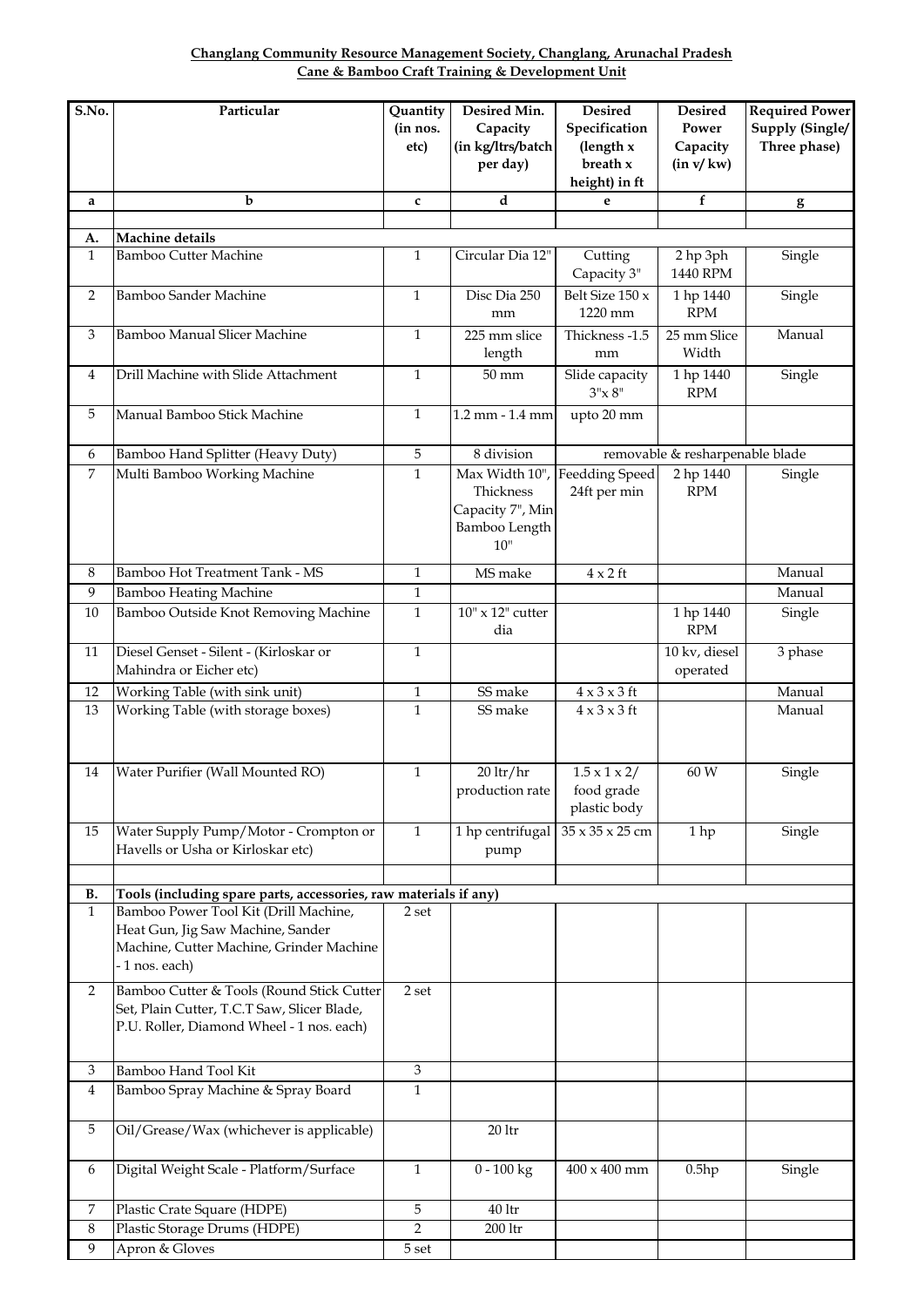| C              | <b>Packaging Materials</b>             |                |                 |                  |                   |
|----------------|----------------------------------------|----------------|-----------------|------------------|-------------------|
| 1              | Corrugated Boxes - 3 ply - single wall | 10             |                 | $9x5x5$ inches   | Brown Kraft Paper |
| $\overline{2}$ | <b>Plastic Strapping Tensioner</b>     | $\overline{2}$ |                 | strap width 9 -  | Manual            |
|                |                                        |                |                 | $19 \text{ mm}$  |                   |
| 3              | Plastic Cord Strap                     | 1000 mtr       |                 |                  |                   |
| 4              | Strapping Sealer - Stainless Steel     | $\overline{2}$ |                 |                  | Manual            |
| 5              | Strapping Dispenser - Stainless Steel  |                |                 | Wheel size - 10  | Manual            |
|                |                                        |                |                 | inch above       |                   |
| 6              | Cord Strap Buckle - Stainless Steel/GI | $1000$ nos     |                 | 16 mm above      |                   |
| 7              | Tape Dispenser - Hand Operated         |                | for cartoon box | 3 inch tape size | Manual            |
|                |                                        |                | taping          |                  |                   |
| 8              | Brown Tapes (set of 5 pcs)             | 2 set          |                 | 3 inch tape size |                   |
|                |                                        |                |                 |                  |                   |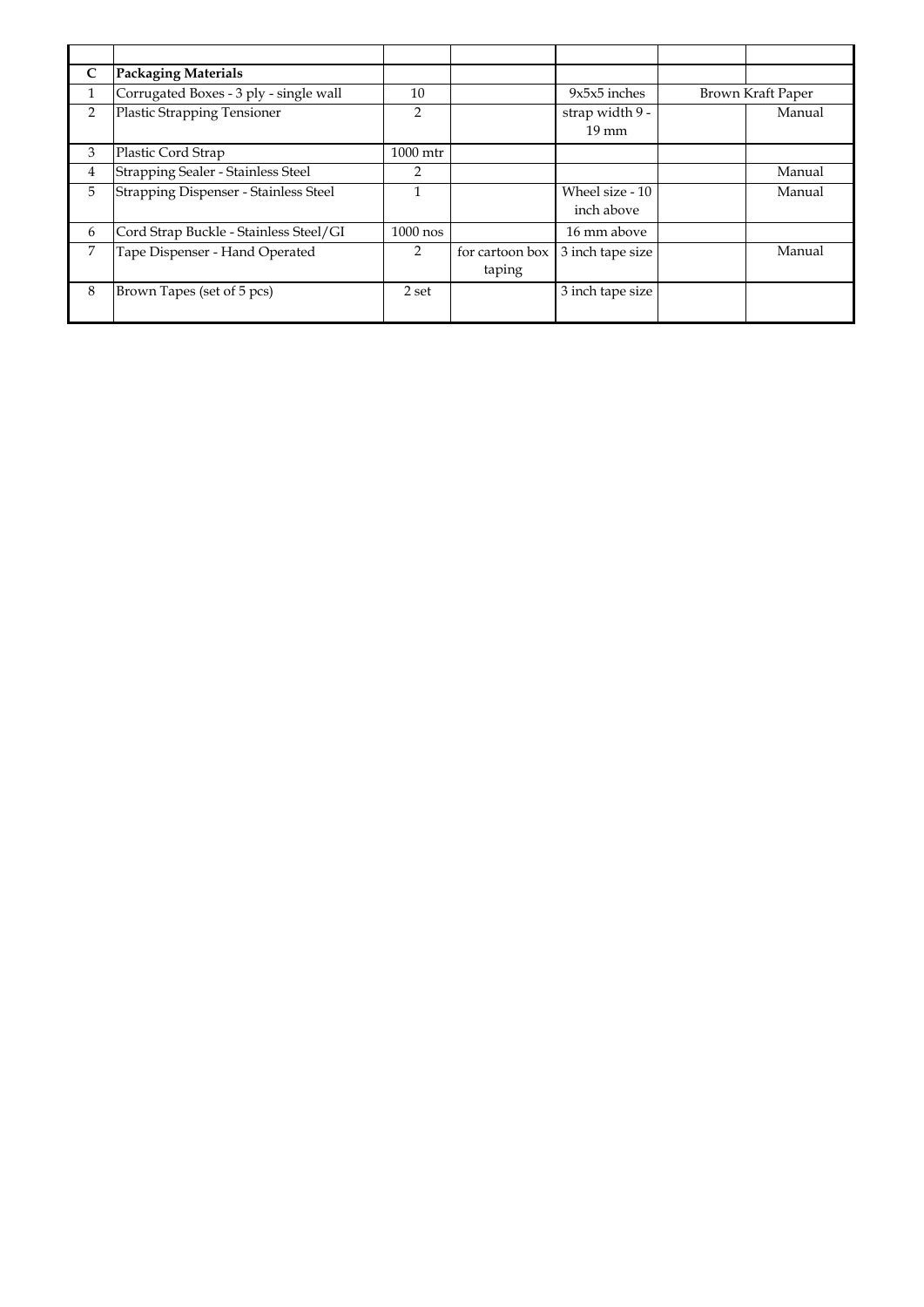**Changlang Community Resource Management Society, Changlang, Arunachal Pradesh Bakery Unit**

| S.No.        | Particular                                                                    | Quantity<br>(in nos. etc) | Desired Min.<br>Capacity<br>(in<br>kg/ltrs/batch<br>per day) | Desired<br>Specification<br>(length $x$<br>breath $x$<br>height) in ft | <b>Desired</b><br>Power<br>Capacity<br>(in v/kw) | <b>Required Power</b><br>Supply (Single/<br>Three phase) |
|--------------|-------------------------------------------------------------------------------|---------------------------|--------------------------------------------------------------|------------------------------------------------------------------------|--------------------------------------------------|----------------------------------------------------------|
| a            | b                                                                             | $\mathbf c$               | d                                                            | e                                                                      | f                                                | $\mathbf{g}$                                             |
|              |                                                                               |                           |                                                              |                                                                        |                                                  |                                                          |
| А.           | Machine details                                                               |                           |                                                              |                                                                        |                                                  |                                                          |
| $\mathbf{1}$ | Electric Bakery Oven - 3 Deck 6 Tray                                          | $\mathbf{1}$              | 50 kg & above                                                | $L380 \times W900 \times$<br>H1350 mm                                  | 200 V/50<br>Hz                                   | Single                                                   |
| 2            | Food Mixture - Stainless Steel                                                | $\mathbf{1}$              | 10 ltr & above                                               |                                                                        | 200 V/50<br>Hz                                   | Single                                                   |
| 3            | Genset - Silent - (Kirloskar or Mahindra or Eicher or<br>Honda etc)           | $\mathbf{1}$              |                                                              |                                                                        | $1 - 3$ Kv                                       | Single/3 phase                                           |
| 4            | Working Table (with sink unit)                                                | $\mathbf{1}$              | SS make                                                      | $4 \times 3 \times 3$                                                  |                                                  | Manual                                                   |
| 5            | Working Table (with storage boxes)                                            | $\mathbf{1}$              | SS make                                                      | $4 \times 3 \times 3$                                                  |                                                  | Manual                                                   |
| 6            | Water Purifier (Wall Mounted RO)                                              | $\mathbf{1}$              | $20$ ltr/hr<br>production<br>rate                            | $1.5 \times 1 \times 2/$<br>food grade<br>plastic body                 | 60 W                                             | Single                                                   |
| 7            | Water Supply Pump/Motor - Crompton or Havells<br>or Usha or Kirloskar etc)    | $\mathbf{1}$              | 1 hp<br>centrifugal<br>pump                                  | 35 x 35 x 25 cm                                                        | 1 hp                                             | Single                                                   |
|              |                                                                               |                           |                                                              |                                                                        |                                                  |                                                          |
| В.           | Tools (including spare parts, accessories, raw materials if any)              |                           |                                                              |                                                                        |                                                  |                                                          |
| $\mathbf{1}$ | Hand Tools set (Plyer, Screw Driver, Ring Range,<br>Hammer, Screw Driver Etc) | 1                         |                                                              |                                                                        |                                                  |                                                          |
| 2            | Stainless Steel Container/Drum with Handle & Lid                              | $\overline{2}$            | 20 - 30 ltr<br>capacity                                      |                                                                        |                                                  |                                                          |
| 3            | Measuring Jar                                                                 | 5                         | 500 ml                                                       |                                                                        |                                                  |                                                          |
| 4            | Icing Bag with nozzle                                                         | 5                         |                                                              |                                                                        |                                                  |                                                          |
| 5            | Rolling Pin - Big + Medium + Small                                            | 1 set                     |                                                              |                                                                        |                                                  |                                                          |
| 6            | Bread Moulds - 400 gm size                                                    | 10                        |                                                              | 400 gm size                                                            |                                                  |                                                          |
| 7            | Bread Moulds - 250 gm size                                                    | 10                        |                                                              | 50 gm size                                                             |                                                  |                                                          |
| 8            | Cake Moulds - Square Shape - Big + Medium +<br>Small                          | 2 set                     |                                                              |                                                                        |                                                  |                                                          |
| 9            | Cake Moulds - Round Shape - Big + Medium +<br>Small                           | 2 set                     |                                                              |                                                                        |                                                  |                                                          |
| 10           | Cake Moulds - Heart Shape - Big + Medium + Small                              | 2 set                     |                                                              |                                                                        |                                                  |                                                          |
| 11           | Muffin Moulds - set of different shapes                                       | 2 set                     |                                                              |                                                                        |                                                  |                                                          |
| 12           | <b>Biscuit Tray</b>                                                           | 12                        | $5 \text{ kg}$                                               |                                                                        |                                                  |                                                          |
| 13           | Hand Whisker                                                                  | 2                         |                                                              |                                                                        |                                                  |                                                          |
| 14           | Bread Knife - set of different shapes                                         | $\overline{2}$            |                                                              |                                                                        |                                                  |                                                          |
| 15           | Plate Knife - set of different shapes                                         | $\overline{2}$            |                                                              |                                                                        |                                                  |                                                          |
| 16           | Plastic Storage Drums (HDPE)                                                  | $\overline{2}$            | $200\,\mathrm{ltr}$                                          |                                                                        |                                                  |                                                          |
| $17\,$       | Digital Weight Scale - Table Top<br>Pouch Sealing Machine - Table Top         | $\mathbf{1}$              | $0 - 10$ kg                                                  | $170 \times 200$ mm                                                    | $0.5$ hp                                         | Single                                                   |
| 18           |                                                                               | $\mathbf{1}$              | 8 inch sealing<br>width                                      | Strap width 3<br>mm                                                    | $0.5$ hp                                         | Single                                                   |
| 19           | Vaccum Sealing Machine - Table Top                                            | 1                         | 30 cm sealing<br>width                                       | $450 \times 250 \times 100$<br>mm                                      | 150 W                                            | Single                                                   |
| 20           | Plastic Crate Square (HDPE)                                                   | 3                         | 40 <sup>1</sup>                                              |                                                                        |                                                  |                                                          |
| 21           | Plastic Storage Drums (HDPE)                                                  | 3                         | 200 ltr                                                      |                                                                        |                                                  |                                                          |
| 22           | Scoopers                                                                      | 5                         |                                                              |                                                                        |                                                  |                                                          |
| 23           | Apron & Gloves                                                                | 2 set                     |                                                              |                                                                        |                                                  |                                                          |
|              |                                                                               |                           |                                                              |                                                                        |                                                  |                                                          |
| $\mathsf{C}$ | <b>Packaging Materials</b>                                                    |                           |                                                              |                                                                        |                                                  |                                                          |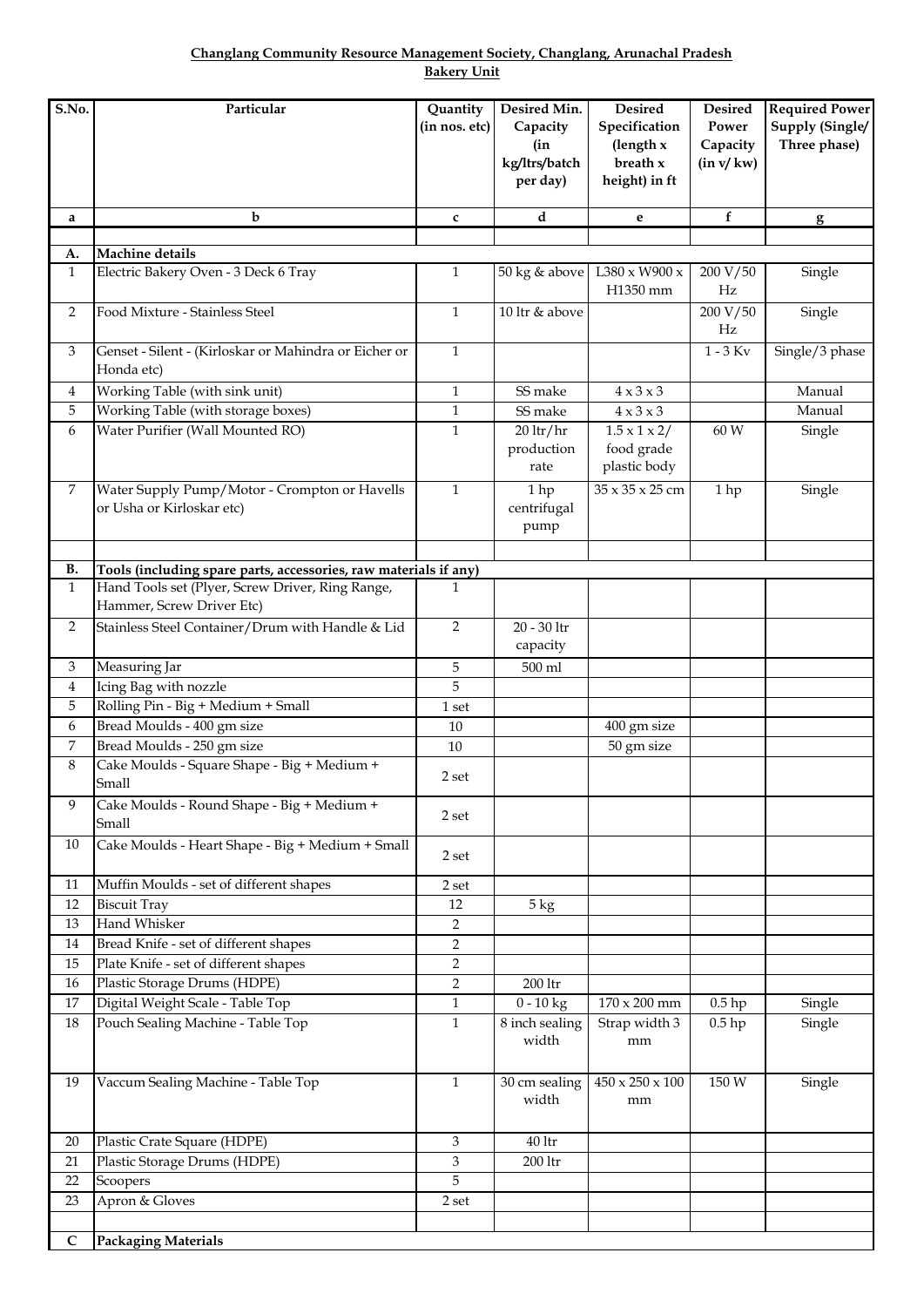| 1              | Brown Paper Bag for Bread - 250 gm size | 2000      | 250 gm size |                  |                         |
|----------------|-----------------------------------------|-----------|-------------|------------------|-------------------------|
| $\overline{2}$ | Brown Paper Bag for Bread - 400 gm size | 2000      | 400 gm size |                  |                         |
| 3              | Aluminium Foil - 100 gm size            | 2000      | 100 gm size |                  |                         |
| $\overline{4}$ | Aluminium Foil - 250 gm size            | 2000      | 250 gm size |                  |                         |
| 5              | Aluminium Foil - 500 gm size            | 2000      | 500 gm size |                  |                         |
| 6              | Aluminium Foil - 1 kg size              | 2000      | 1 kg size   |                  |                         |
| 7              | Corrugated Boxes - 3 ply - single wall  | 50        |             | $9x5x5$ inches   | <b>Brown Corrugated</b> |
| 8              | Plastic Strapping Tensioner             |           |             | strap width 9 -  | Manual                  |
|                |                                         |           |             | $19 \text{ mm}$  |                         |
| 9              | Plastic Cord Strap                      | $500$ mtr |             |                  |                         |
| 10             | Strapping Sealer - Stainless Steel      |           |             |                  | Manual                  |
| 11             | Strapping Dispenser - Stainless Steel   | 1         |             | Wheel size - 10  | Manual                  |
|                |                                         |           |             | inch above       |                         |
| 12             | Cord Strap Buckle - Stainless Steel/GI  | $500$ nos |             | 16 mm above      |                         |
| 13             | Tape Dispenser - Hand Operated          | 1         | for cartoon | 3 inch tape size | Manual                  |
|                |                                         |           | box taping  |                  |                         |
| 14             | Brown Tapes (set of 5 pcs)              | 1 set     |             | 3 inch tape size |                         |
|                |                                         |           |             |                  |                         |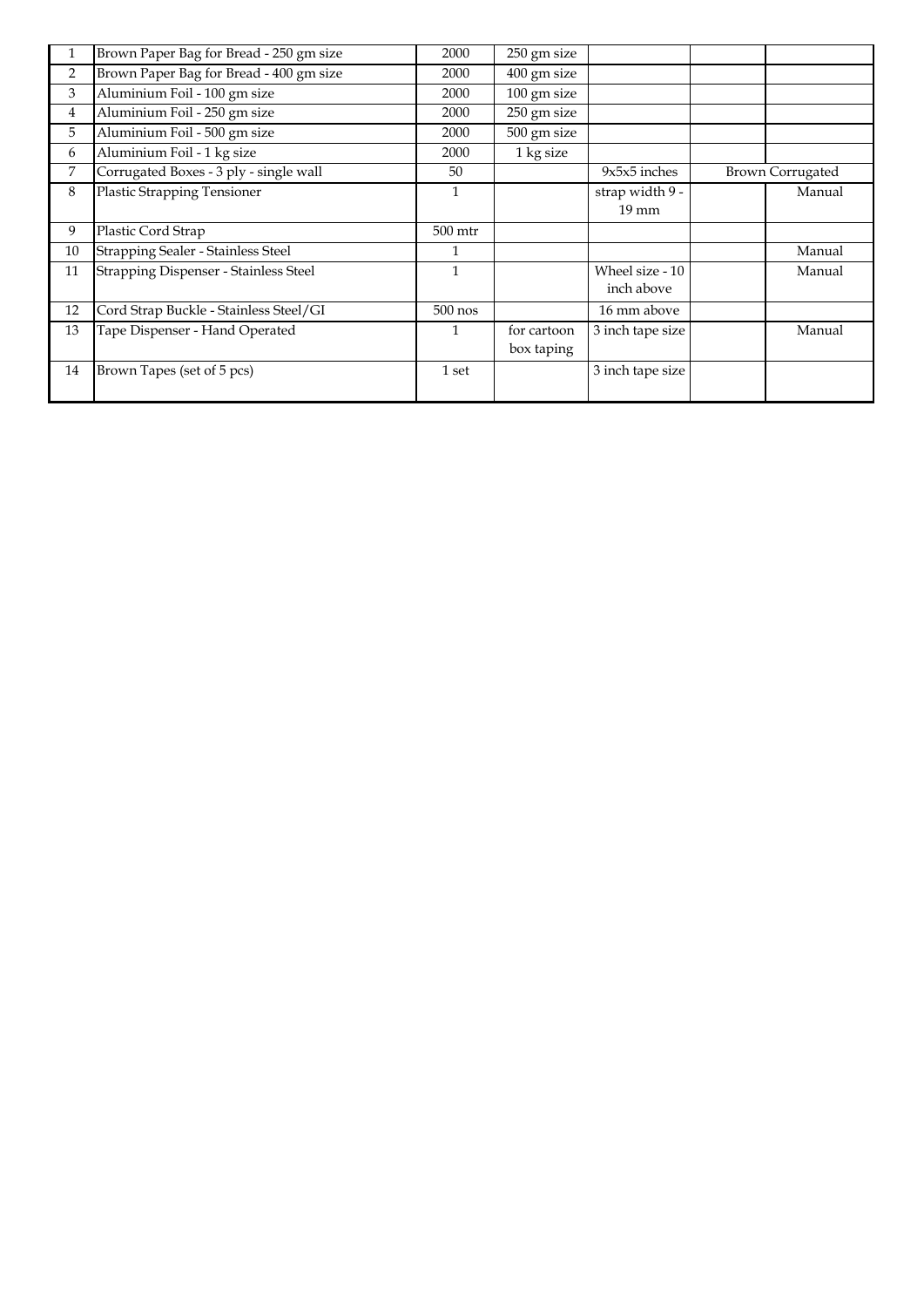**Arecanut (Supari) Processing & Plate Making Centre Changlang Community Resource Management Society, Changlang, Arunachal Pradesh**

| S.No.             | Particular                                                                                                | Quantity<br>(in nos.<br>etc) | Desired Min.<br>Capacity<br>(in<br>kg/ltrs/batch<br>per day) | <b>Desired</b><br>Specification<br>(length x<br>breath x<br>height) in ft | <b>Desired</b><br>Power<br>Capacity<br>(in v/kw) | <b>Required Power</b><br>Supply (Single/<br>Three phase) |
|-------------------|-----------------------------------------------------------------------------------------------------------|------------------------------|--------------------------------------------------------------|---------------------------------------------------------------------------|--------------------------------------------------|----------------------------------------------------------|
| a                 | $\mathbf b$                                                                                               | $\mathbf{c}$                 | d                                                            | e                                                                         | f                                                | g                                                        |
|                   |                                                                                                           |                              |                                                              |                                                                           |                                                  |                                                          |
| A.                | Machine details                                                                                           |                              |                                                              |                                                                           |                                                  |                                                          |
| $\mathbf{1}$      | Semi automatic Electric Operated Areacanut Leaf<br>Plate Making Machine With Motor and 3 Dies<br>platform | 1                            | $1000 - 1500$<br>plate/hr                                    | $h=4, b=5, l=10$                                                          | Hydraulic                                        | Single phase,<br>MS/SS body<br>make                      |
| 2                 | Arecanut Leaf Drying Machine Semi-autmatic                                                                | $\mathbf{1}$                 | 50 pcs/min                                                   | $3 \times 3 \times 3$ ft                                                  | 240 V                                            | Single                                                   |
| 3                 | Arecanut Dehusker Machine - Fully/Semi-automatic                                                          | $\mathbf{1}$                 | $100 \text{ kg/hr}$                                          | $3 \times 4 \times 4$ ft                                                  | 2 <sub>hp</sub>                                  | Single phase                                             |
| 4                 | Arecanut Cutting Machine - Semi-automatic                                                                 | $\mathbf{1}$                 | 10 kg/batch                                                  | MS make                                                                   | 2 <sub>hp</sub>                                  | Single phase                                             |
| 5                 | Genset - Silent - (Kirloskar or Mahindra or Eicher or<br>Honda etc)                                       | $\mathbf{1}$                 |                                                              |                                                                           | $3\ \mathrm{Kv}$                                 | Single/3 phase                                           |
| 6                 | Working Table (with sink unit)                                                                            | $\mathbf{1}$                 | SS make                                                      | $4 \times 3 \times 3$                                                     |                                                  | Manual                                                   |
| 7                 | Working Table (with storage boxes)                                                                        | $\mathbf{1}$                 | SS make                                                      | $4 \times 3 \times 3$                                                     |                                                  | Manual                                                   |
| 8                 | Water Purifier (Wall Mounted RO)                                                                          | $\mathbf{1}$                 | $20$ ltr/hr<br>production<br>rate                            | $1.5 \times 1 \times 2/$<br>food grade<br>plastic body                    | 60 W                                             | Single                                                   |
| 9                 | Water Supply Pump/Motor - Crompton or Havells<br>or Usha or Kirloskar etc)                                | $\mathbf{1}$                 | 1hp<br>centrifugal<br>pump                                   | 35 x 35 x 25 cm                                                           | 1hp                                              | Single                                                   |
| В.                | Tools (including spare parts, accessories, raw materials if any)                                          |                              |                                                              |                                                                           |                                                  |                                                          |
| $\mathbf{1}$      | Hand Tools set (Plyer, Screw Driver, Ring Range,<br>Hammer, Screw Driver Etc)                             | 1                            |                                                              |                                                                           |                                                  |                                                          |
| 2                 | Oil/Grease/Wax (whichever is applicable)                                                                  |                              | $40$ ltr                                                     |                                                                           |                                                  |                                                          |
| 3                 | Extra Dice (size - 4mm to 12mm)                                                                           | 6                            |                                                              |                                                                           |                                                  |                                                          |
| 4                 | Bag Closing Machine - Hand Operated                                                                       | $\overline{2}$               | Portable                                                     | Electric                                                                  | 50 <sub>hz</sub>                                 | Single                                                   |
| 5                 | Digital Weight Scale - Table Top                                                                          | $\mathbf{1}$                 | $0 - 10$ kg                                                  | $170 \times 200$ mm                                                       | $0.5$ hp                                         | Single                                                   |
| 6                 | Pouch Sealing Machine - Table Top                                                                         | $\mathbf{1}$                 | 8 inch sealing<br>width                                      | Strap width 3<br>mm                                                       | $0.5$ hp                                         | Single                                                   |
| 7                 | Vaccum Sealing Machine - Table Top                                                                        | 1                            | 30 cm sealing<br>width                                       | $450 \times 250 \times 100$<br>mm                                         | 150 W                                            | Single                                                   |
| 8                 | Plastic Crate Square (HDPE)                                                                               | 3                            | $40\,\mathrm{ltr}$                                           |                                                                           |                                                  |                                                          |
| 9                 | Plastic Storage Drums (HDPE)                                                                              | 3                            | $200\,\mathrm{ltr}$                                          |                                                                           |                                                  |                                                          |
| 10                | Apron & Gloves                                                                                            | 2 set                        |                                                              |                                                                           |                                                  |                                                          |
| C<br>$\mathbf{1}$ | <b>Packaging Materials</b><br>PP Sack Bag 10 kg capacity                                                  | 1000                         | $\overline{10}$ kg                                           | $1.5 \times 2$ ft                                                         |                                                  | Polypropylene Material                                   |
| $\overline{2}$    | PP Sack Bag 25 kg capacity                                                                                | 1000                         | $25 \text{ kg}$                                              | $2 \times 2$ ft                                                           |                                                  | Polypropylene Material                                   |
| 3                 | PP Sack Bag 50 kg capacity                                                                                | 1000                         | 50 kg                                                        | $2 \times 3$ ft                                                           |                                                  | Polypropylene Material                                   |
| $\overline{4}$    | PP Sack Bag 100 kg capacity                                                                               | 1000                         | 100 kg                                                       | $3 \times 3$ ft                                                           |                                                  | Polypropylene Material                                   |
| 5                 | Lidding Film Laminate Rolls                                                                               | 5 kg                         |                                                              | for Packing of Areacnut Products                                          |                                                  |                                                          |
| 6                 | Hot Air Gun                                                                                               | $\mathbf{1}$                 |                                                              |                                                                           | 1800 W                                           | Single                                                   |
| 7                 | Corrugated Boxes - 3 ply - single wall                                                                    | $50\,$                       |                                                              | 9x5x5 inches                                                              |                                                  | <b>Brown Corrugated</b>                                  |
| 8                 | <b>Plastic Strapping Tensioner</b>                                                                        | $\mathbf{1}$                 |                                                              | strap width 9 -<br>19 mm                                                  |                                                  | Manual                                                   |
| 9                 | Plastic Cord Strap                                                                                        | 500 mtr                      |                                                              |                                                                           |                                                  |                                                          |
| $10\,$            | Strapping Sealer - Stainless Steel                                                                        | $\mathbf{1}$                 |                                                              |                                                                           |                                                  | Manual                                                   |
| 11                | Strapping Dispenser - Stainless Steel                                                                     | $\mathbf{1}$                 |                                                              | Wheel size - 10<br>inch above                                             |                                                  | Manual                                                   |
| 12                | Cord Strap Buckle - Stainless Steel/GI                                                                    | $500$ nos                    |                                                              | 16 mm above                                                               |                                                  |                                                          |
| 13                | Tape Dispenser - Hand Operated                                                                            | $\mathbf{1}$                 | taping                                                       | for cartoon box $\vert 3 \text{ inch tape size} \vert$                    |                                                  | Manual                                                   |
| 14                | Brown Tapes (set of 5 pcs)                                                                                | 1 set                        |                                                              | 3 inch tape size                                                          |                                                  |                                                          |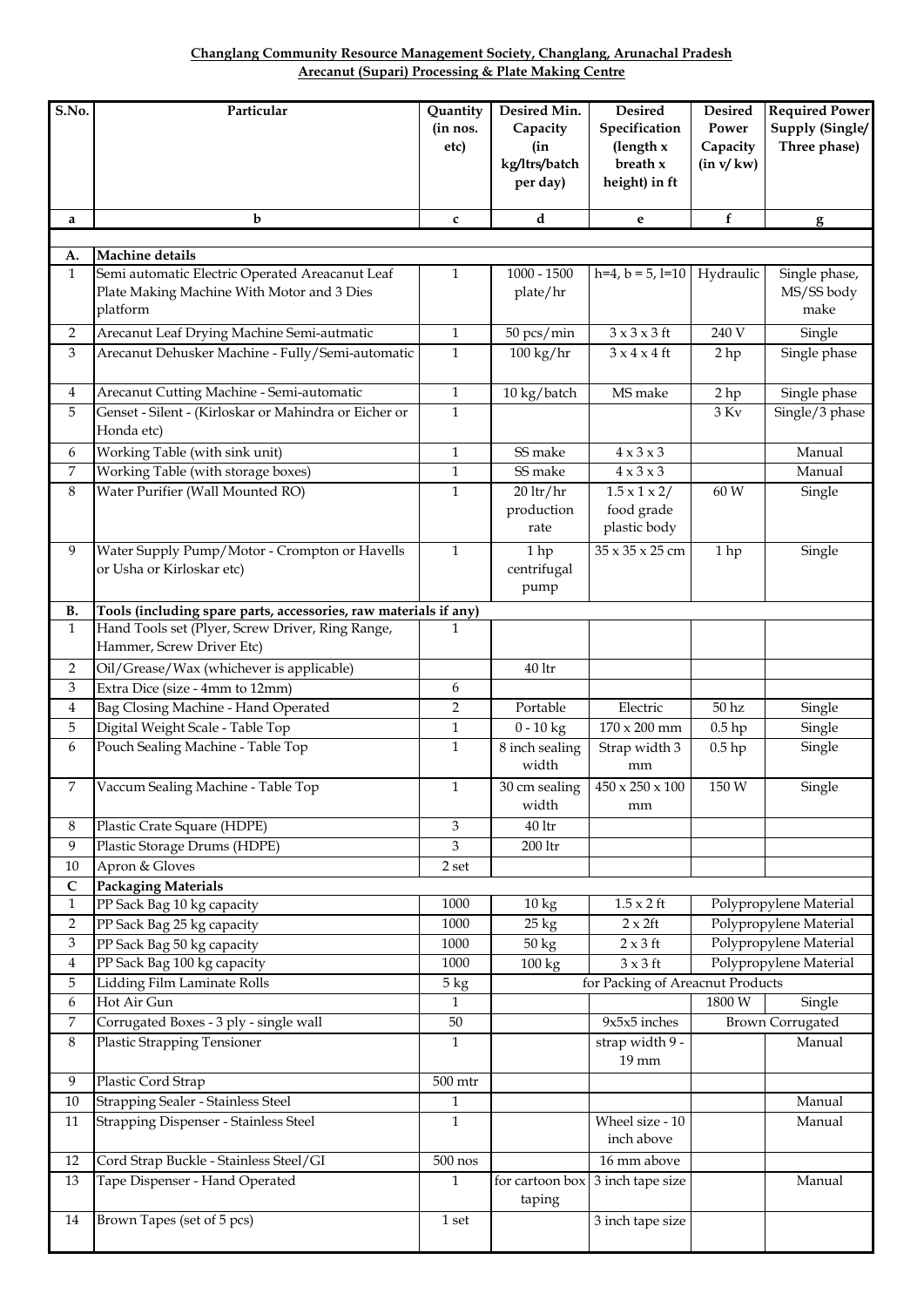**Changlang Community Resource Management Society, Changlang, Arunachal Pradesh Mushroom Development, Processing & Packaging Unit**

| S.No.              | Particular                                                                                                                                                                                                                                                                                                                                                                                                                    | Quantity<br>(in nos.<br>etc) | Desired Min.<br>Capacity<br>(in<br>kg/ltrs/batch<br>per day) | Desired<br>Specification<br>(length x<br>breath x<br>height) in ft | <b>Desired</b><br>Power<br>Capacity<br>(in v/kw) | Required<br>Power<br>Supply<br>(Single/<br><b>Three</b><br>phase) |
|--------------------|-------------------------------------------------------------------------------------------------------------------------------------------------------------------------------------------------------------------------------------------------------------------------------------------------------------------------------------------------------------------------------------------------------------------------------|------------------------------|--------------------------------------------------------------|--------------------------------------------------------------------|--------------------------------------------------|-------------------------------------------------------------------|
| a                  | $\mathbf b$                                                                                                                                                                                                                                                                                                                                                                                                                   | C                            | d                                                            | e                                                                  | f                                                | $\mathbf{g}$                                                      |
|                    |                                                                                                                                                                                                                                                                                                                                                                                                                               |                              |                                                              |                                                                    |                                                  |                                                                   |
| A.<br>$\mathbf{1}$ | Machine details<br>Hot Air Drier (24 tray with electric motor)                                                                                                                                                                                                                                                                                                                                                                | $\overline{2}$               | $100 - 150$                                                  | $6x6*8$ ft                                                         | $2 - 6$ kw                                       |                                                                   |
|                    |                                                                                                                                                                                                                                                                                                                                                                                                                               |                              | kg/batch                                                     |                                                                    |                                                  | 3 phase                                                           |
|                    | Double Wall construction on heavy iron angle, inner chamber of Stainless/Mild Steel, Resistant paint & outer<br>finished with hammer tone paint, Glass wool insulation, Temp range 50 - 200 degree celsius controlled by<br>Electronic Digital Temp Indicator cum Controller. Air Circulation by heavy duty power with ON/OFF indicatior<br>ventilation. Electric Motor (Kirloskar, Eicher, Crompton, Havells etc) preferably |                              |                                                              |                                                                    |                                                  |                                                                   |
| 1.a                | Stainless Steel Trolley with wheels                                                                                                                                                                                                                                                                                                                                                                                           | $\overline{4}$               |                                                              | 24 tray/trolley capacity, SS 304                                   |                                                  |                                                                   |
| 1.b                | Aluminum Trays                                                                                                                                                                                                                                                                                                                                                                                                                | 96                           | 4 kg product<br>capacity                                     |                                                                    | as per the chamber size of drier                 |                                                                   |
| $\overline{2}$     | <b>Straw Cutter Machine</b>                                                                                                                                                                                                                                                                                                                                                                                                   | $\mathbf{1}$                 | 1000 kg/hr                                                   |                                                                    | 2 <sub>hp</sub>                                  | Single                                                            |
| 3                  | Straw Boiler Pan with handle & lid -<br><b>Stainless Steel</b>                                                                                                                                                                                                                                                                                                                                                                | $\overline{2}$               | 50 kg/ batch<br>capacity                                     | SS make                                                            |                                                  | Manual                                                            |
| 4                  | Double Burner Gas Stove                                                                                                                                                                                                                                                                                                                                                                                                       | $\mathbf{1}$                 | 2 knob                                                       | $4 \times 2$ ft                                                    |                                                  |                                                                   |
| 5                  | <b>Steel Rack Stainless Steel</b>                                                                                                                                                                                                                                                                                                                                                                                             | 3                            |                                                              | 6 ht x 6 width x 1.5 depth ft, 4 shelves                           |                                                  | Manual                                                            |
| 6                  | Diesel Genset - Silent - (Kirloskar or<br>Mahindra or Eicher etc)                                                                                                                                                                                                                                                                                                                                                             | 1                            |                                                              |                                                                    | 30 kv,<br>diesel<br>operated                     | 3 phase                                                           |
| $\overline{7}$     | Working Table (with sink unit)                                                                                                                                                                                                                                                                                                                                                                                                | 2                            | SS make                                                      | $4 \times 3 \times 3$                                              |                                                  | Manual                                                            |
| $\,8\,$            | Working Table (with storage boxes)                                                                                                                                                                                                                                                                                                                                                                                            | $\overline{2}$               | SS make                                                      | $\overline{4} \times 3 \times 3$                                   |                                                  | Manual                                                            |
| 9                  | Water Purifier (Wall Mounted RO)                                                                                                                                                                                                                                                                                                                                                                                              | 1                            | $20$ ltr/hr<br>production rate                               | $1.5 \times 1 \times 2/$<br>food grade<br>plastic body             | 60 W                                             | Single                                                            |
| 10                 | Water Supply Pump/Motor - Crompton or<br>Havells or Usha or Kirloskar etc)                                                                                                                                                                                                                                                                                                                                                    | $\mathbf{1}$                 | 1 hp centrifugal<br>pump                                     | 35 x 35 x 25 cm                                                    | 1 hp                                             | Single                                                            |
| <b>B.</b>          | Tools (including spare parts, accessories, raw materials if any)                                                                                                                                                                                                                                                                                                                                                              |                              |                                                              |                                                                    |                                                  |                                                                   |
| $\mathbf{1}$       | Hand Tools set (Plyer, Screw Driver, Ring<br>Range, Hammer, Screw Driver Etc)                                                                                                                                                                                                                                                                                                                                                 | 1                            |                                                              |                                                                    |                                                  |                                                                   |
| $\overline{2}$     | Stainless Steel Container/Drum with<br>Handle & Lid                                                                                                                                                                                                                                                                                                                                                                           | $\sqrt{5}$                   | 20 - 30 ltr<br>capacity                                      |                                                                    |                                                  |                                                                   |
| 3                  | Oil/Grease/Wax (whichever is applicable)                                                                                                                                                                                                                                                                                                                                                                                      |                              | 40 ltr                                                       |                                                                    |                                                  |                                                                   |
| 4                  | Digital Weight Scale - Table Top                                                                                                                                                                                                                                                                                                                                                                                              | 1                            | $0 - 10$ kg                                                  | 170 x 200 mm                                                       | $0.5$ hp                                         | Single                                                            |
| 5                  | Digital Weight Scale - Platform/Surface                                                                                                                                                                                                                                                                                                                                                                                       | 1                            | $0 - 100$ kg                                                 | 400 x 400 mm                                                       | 0.5hp                                            | Single                                                            |
| 6                  | Bag Closing Machine - Hand Operated                                                                                                                                                                                                                                                                                                                                                                                           | $\overline{2}$               | Portable/MS                                                  | Electric                                                           | 50 <sub>hz</sub>                                 | Single                                                            |
| 7                  | Pouch Sealing Machine - Table Top                                                                                                                                                                                                                                                                                                                                                                                             | $\overline{2}$               | 8 inch sealing<br>width                                      | Strap width 3<br>mm                                                | $0.5$ hp                                         | Single                                                            |
| 8                  | Vaccum Sealing Machine - Table Top                                                                                                                                                                                                                                                                                                                                                                                            | $\mathbf{1}$                 | 30 cm sealing<br>width                                       | $450 \times 250 \times 100$<br>mm                                  | 150 W                                            | Single                                                            |
| 9                  | Plastic Crate Square (HDPE)                                                                                                                                                                                                                                                                                                                                                                                                   | 5                            | $40$ ltr                                                     |                                                                    |                                                  |                                                                   |
| 10                 | Plastic Storage Drums (HDPE)                                                                                                                                                                                                                                                                                                                                                                                                  | 5                            | 200 ltr                                                      |                                                                    |                                                  |                                                                   |
| 11                 | Scoopers                                                                                                                                                                                                                                                                                                                                                                                                                      | $10\,$                       | SS/MS                                                        |                                                                    |                                                  |                                                                   |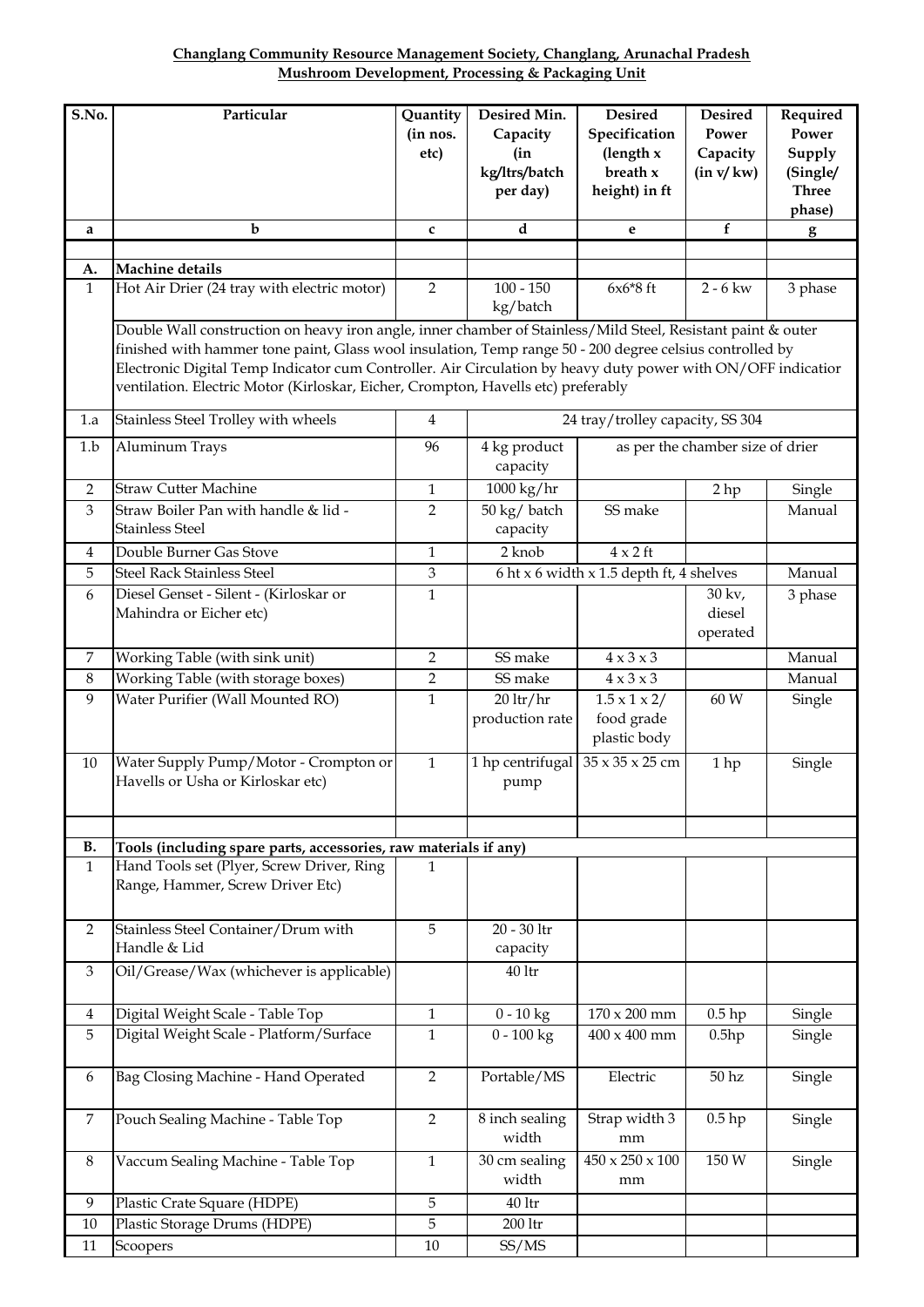| 12             | Knives & Accessories kit with Chopping<br>Board | 1 set          |                           |                               |                      |                            |
|----------------|-------------------------------------------------|----------------|---------------------------|-------------------------------|----------------------|----------------------------|
| 13             | Apron & Gloves                                  | 5 set          |                           |                               |                      |                            |
|                |                                                 |                |                           |                               |                      |                            |
| $\mathsf{C}$   | <b>Packaging Materials</b>                      |                |                           |                               |                      |                            |
| $\mathbf{1}$   | PP Sack Bag 10 kg capacity                      | 2000           | 10 kg capacity            | $1.5 \times 2$ ft             |                      | Polypropylene Material     |
| 2              | Mushroom Culture Grow Bag                       | 2000           | 5 kg size                 | Trasparent                    |                      | Polypropylene Material     |
| 3              | Standup Zipper Pouch 100 gm size                | 2000           | 100 gm pkt size one side  | transparent                   |                      | Front Color - Matte Silver |
| $\overline{4}$ | Standup Zipper Pouch 200 gm size                | 2000           | 100 gm pkt size           | one side<br>transparent       |                      | Front Color - Green        |
| 5              | Standup Zipper Pouch 500 gm size                | 2000           | 500 gm pkt size           | one side<br>transparent       | Front Color - Orange |                            |
| 6              | Standup Zipper Pouch 1 kg size                  | 2000           | 1 kg pkt size             | one side<br>transparent       |                      | Front Color - White        |
| $\overline{7}$ | Corrugated Boxes - 3 ply - single wall          | 50             |                           | $9x5x5$ inches                |                      | <b>Brown Corrugated</b>    |
| 8              | Plastic Strapping Tensioner                     | 2              |                           | strap width 9 -<br>19 mm      |                      | Manual                     |
| 9              | Plastic Cord Strap                              | 1000 mtr       |                           |                               |                      |                            |
| 10             | <b>Strapping Sealer - Stainless Steel</b>       | $\overline{2}$ |                           |                               |                      | Manual                     |
| 11             | <b>Strapping Dispenser - Stainless Steel</b>    | $\mathbf 1$    |                           | Wheel size - 10<br>inch above |                      | Manual                     |
| 12             | Cord Strap Buckle - Stainless Steel/GI          | 1000 nos       |                           | 16 mm above                   |                      |                            |
| 13             | Tape Dispenser - Hand Operated                  | 2              | for cartoon box<br>taping | 3 inch tape size              |                      | Manual                     |
| 14             | Brown Tapes (set of 5 pcs)                      | 2 set          |                           | $\overline{3}$ inch tape size |                      |                            |